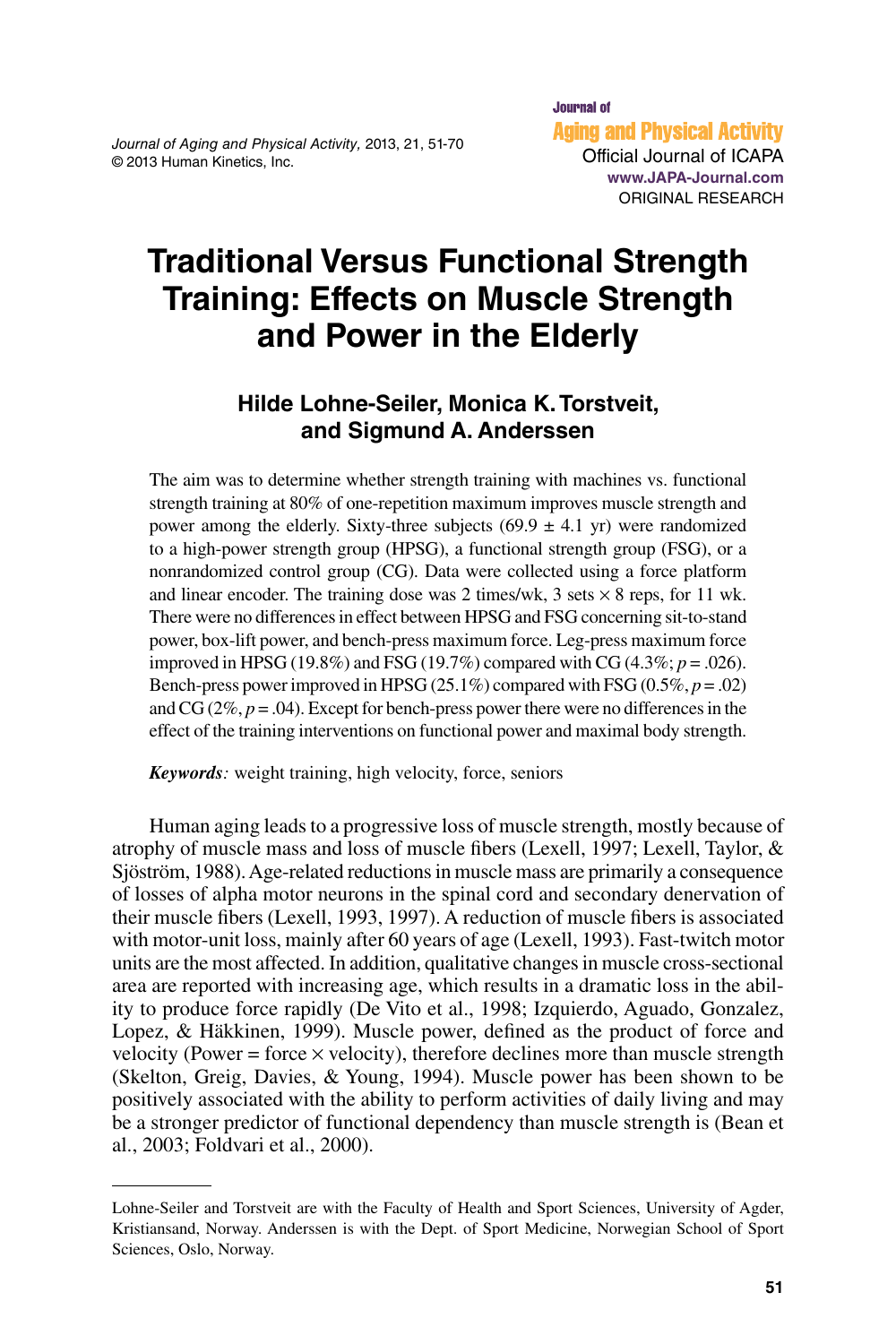A significant correlation between leg-extensor power and performance measures, such as the ability to rise from a chair, climb stairs, and walk quickly, has been shown (Bassey et al., 1992; Foldvari et al., 2000). Muscle power is also related to dynamic balance (Bean et al., 2002) and postural sway (Izquierdo et al., 1999) and may be a stronger predictor of fall risk than muscle strength is (Skelton, Kennedy, & Rutherford, 2002). Furthermore, increased muscle power may lead to improvements in functional capacity, fall prevention, dependency, and disability later in life (de Vos, Singh, Ross, Stavrinos, Orr, & Fiatarone Singh, 2005).

It is not clear what form of strength training is most beneficial for the elderly. There are different views concerning strength-training protocols where the goal is to maintain or attain an adequate level of physical function, to perform activities of daily living successfully and independently. High-intensity (Fiatarone et al., 1990), low-intensity (Skelton, Young, Grieg, & Malbut, 1995), high-velocity in combination with high-intensity (Henwood & Taaffe, 2005; Macaluso, Young, Gibb, Rowe, & De Vito, 2003), high-velocity versus traditional low-velocity resistance training at the same training intensity (Fielding et al., 2002), high-velocity versus traditional low-velocity resistance training at different training intensities (Miszko et al., 2003), and functional task-oriented strength training (de Vreede, Samson, van Meeteren, Duursma, & Verhaar, 2005; Helbostad, Sletvold, & Moe-Nilssen, 2004) have all been investigated. A traditional protocol for the elderly focuses on high-intensity and low-velocity strength training (Fiatarone et al., 1990). High-intensity strength training, equivalent to  $\sim 80\%$  of one-repetition maximum (1RM), is effective for increasing muscle size and strength (Fiatarone et al., 1990; Frontera, Meredith, O'Reilly, Knuttgen, & Evans, 1988; Taaffe, Duret, Wheeler, & Marcus, 1999). However, this training regimen, because of the slow speed of muscle contraction, may lead to lack of muscle power. Using heavy loads (80% of 1RM) during explosive resistance training may be the most effective strategy to achieve simultaneous improvements in muscle strength and power in older adults (de Vos et al., 2005). Power-training studies in the elderly have mostly focused on lower body power (de Vos et al., 2005; Fielding et al., 2002; Henwood & Taaffe, 2005; Macaluso et al., 2003). However, if the goal is to elicit improvements in functional movement capacity among older adults, it is also necessary to integrate the upper body in the training program and improve peak power in the upper body musculature. Furthermore, exercise strategies for the elderly should be designed to increase muscle power in functional movements. However, little is known about the functional adaptive responses of elderly subjects to power training (Evans, 2000).

The aim of the current study was to test the hypothesis that functional strength training performed at 80% of 1RM at a maximal intended concentric velocity would improve strength and power in functional strength tasks among elderly subjects more than traditional strength training at the same intensity and velocity.

### **Methods**

#### **Study Design and Participants**

The subjects were recruited through advertisement in the local newspaper. A total of 110 people showed their interest after the first information meeting. Because of limited capacity, 70 volunteers (35 men, 35 women) were randomly stratified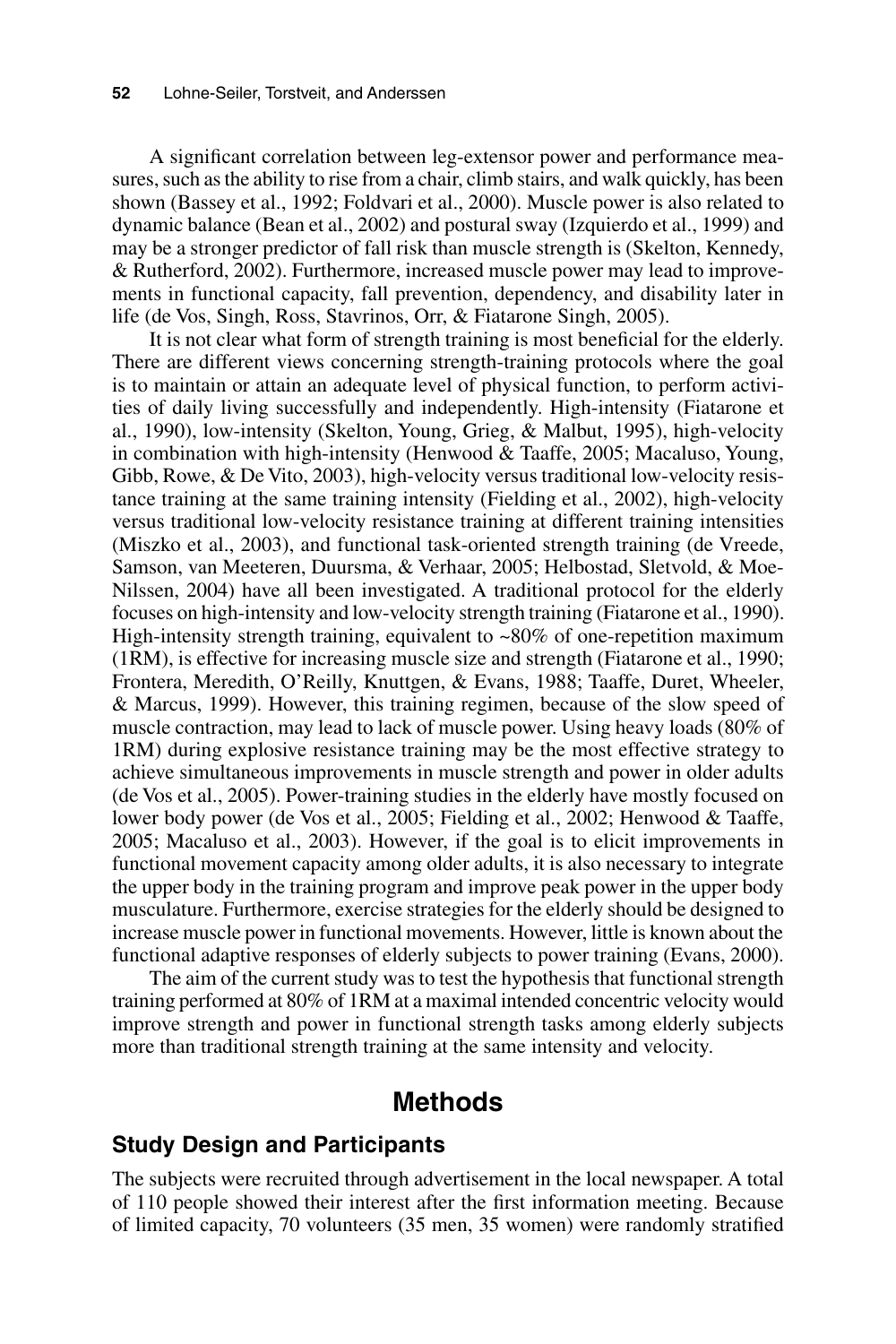by sex out of the total number of 110. The subjects were randomized into two intervention groups: a high-power strength group (HPSG,  $n = 25$ ) and a functional strength group (FSG,  $n = 30$ ). Based on the capacity of the fitness center and the number of instructors available, the size of the HPSG was necessarily smaller than FSG. Finally, 15 subjects volunteered to be nontraining controls (CG) and were therefore a nonrandomized group (Figure 1).

Before participation, all subjects reported their health history and physical activity level through a questionnaire. In addition, they received medical clearance from their medical doctor, either in written or oral form. Inclusion criteria were being 65 years or older, physically active less than 30 min/day at moderate intensity, and healthy enough to participate. Exclusion criteria were being physically active more than 30 min/day at moderate intensity, participating in strength training, or involved in other studies interfering with the current study or having cognitive impairment, acute or terminal illness, or severe cardiovascular, respiratory, musculoskeletal, or neurological diseases disturbing voluntary movement. During the study period, the participants were encouraged to maintain their normal activity and dietary patterns.

The study was approved by the Regional Committee for Medical Research Ethics in Norway and the Data Inspectorate, and all subjects provided informed consent before the study.



**Figure 1** — A flowchart showing the study design.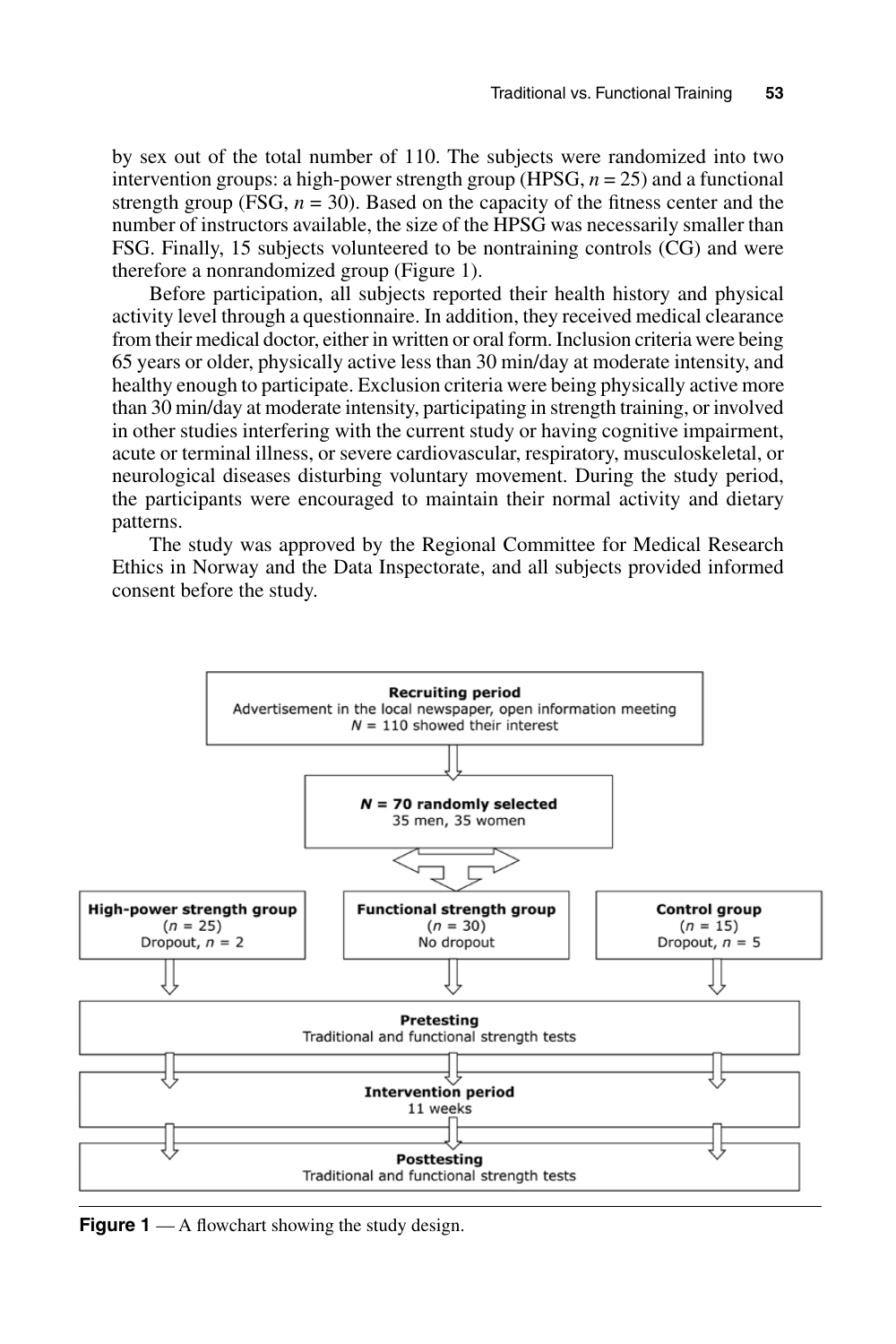### **Measures**

On the first test day, participants completed a 20- to 30-min warm-up on a cycle ergometer (Monark, 818 E, Ergomed) before undergoing the traditional strength tests (leg-press, Smith-machine bench-press, and isometric dead-lift tests). On the second test day, approximately 1 week after the first test day, the participants completed a 20- to 30-min warm-up including fast walking and stair climbing before the functional strength tests (sit-to-stand power and box-lift power tests). This warm-up procedure was chosen because of the specificity of the functional movements. In the traditional strength tests, the muscle recruitment was as isolated as possible, in contrast to the functional strength tests where the muscle recruitment was as integrated as possible.

*Leg-Press Tests.* 1RM leg-press force and 80% of 1RM leg-press power were determined using a linear encoder and load cell connected to an integrated dataanalysis program (Muscle Laboratory, Ergotest Technology AS, Norway). The subjects were encouraged to exert maximal force during the bilateral 1RM testing, after the same test procedure as described in Taaffe, Pruitt, Pyka, Guido, and Marcus (1996). To measure 80% of 1RM leg-press power, the subjects were asked to complete the concentric phase of the movement as rapidly as possible and then return through the eccentric phase at a slow and controlled pace over 2–3 s. The average of the two best attempts of five was recorded as the result. The same load lifted at 80% of 1RM at preintervention testing was used on the postintervention testing to reveal possible power changes for a given load.

*Bench-Press Tests on the Smith Machine.* 1RM bench-press force and 80% of 1RM bench-press power were determined using a linear encoder and load cell connected to the same integrated data-analysis program described earlier. Similar test procedures were followed as during the leg-press tests.

*Isometric Dead-Lift Test.* 1RM isometric dead-lift force was determined using a tension load cell connected to the integrated data-analysis program. The subjects were encouraged to exert maximal force during the 1RM testing. The better of two attempts was recorded. A total of 10% for women and 15% for men of the "average" maximum loads were calculated and then used during the box-lift test.

*Sit-to-Stand Power Test.* The sit-to stand power test, which is a test of lower extremity muscle power, was performed on a force platform (Figure 2[a]) connected to the integrated data-analysis program. The test is based on a validity and reliability study of the 30-s chair stand by Jones, Rikli, and Beam (1999; Lohne-Seiler, Anderssen, Blazevich, & Torstveit, 2012). After a given signal the subjects were encouraged to work as fast as possible and exert maximal power (a combination of fast speed and explosive work) while standing from a chair without handrails (height 46.0 cm, depth 44.5 cm). The average of the two best trials of five was recorded as the result. Five trials were necessary to ensure that the best sit-to-stand power result was achieved.

**Box-Lift Power Test.** The box-lift power test, which is a test of total-body lifting power, was performed using a linear encoder and load cell (Figure 2[b]) connected to the integrated data-analysis program. The test is based on a validity and reliability study of a version of the progressive isoinertial lifting test (Mayer et al., 1988)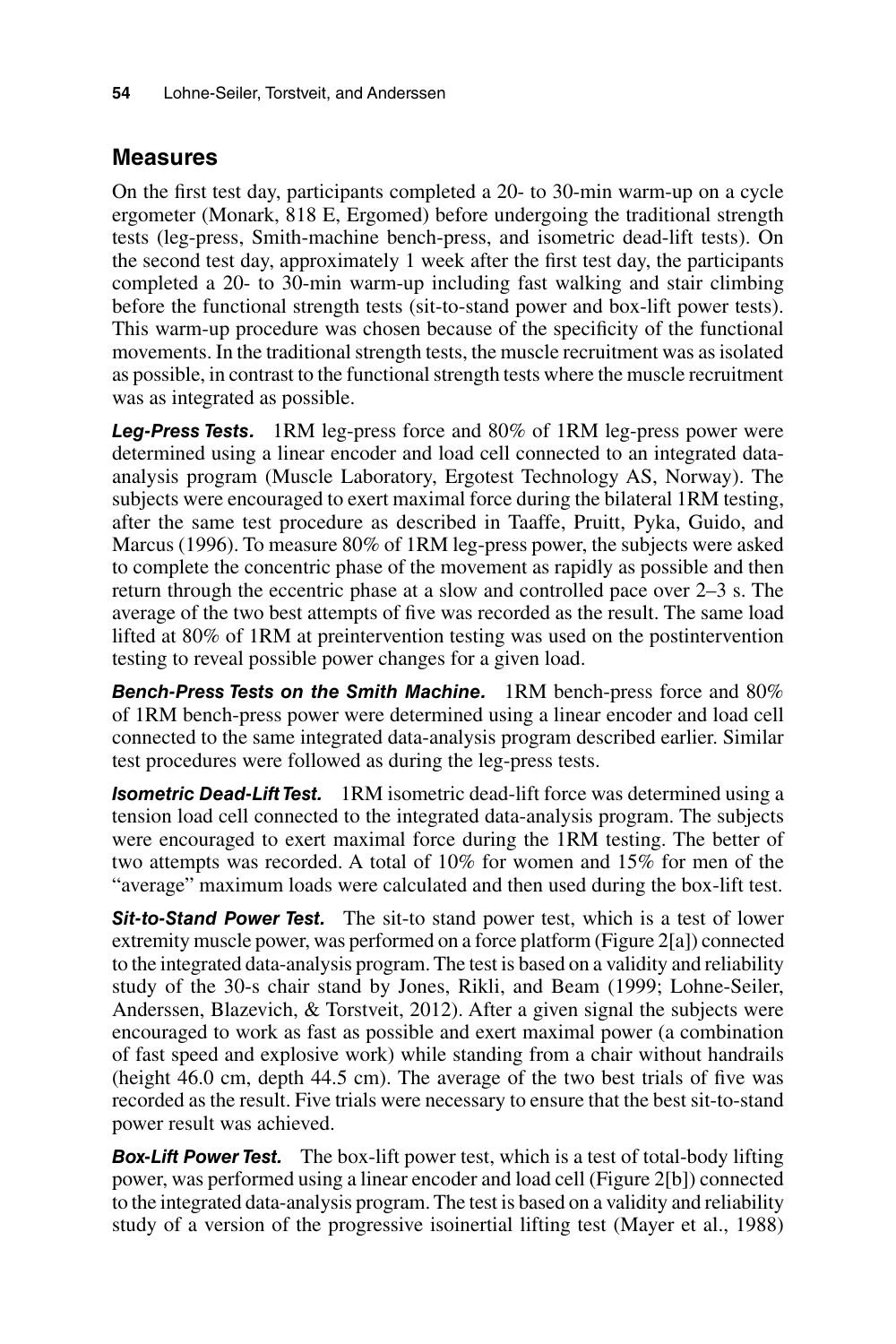

**Figure 2** — Photos showing (a) sit-to-stand power test performed on a force platform and (b) box-lift power test performed using linear encoder and load-cell devices.

performed by Lohne-Seiler et al. (2012). During the box-lift test, 10% for women and 15% for men of the "average" maximum load achieved during the isometric dead-lift test were used. The subjects were encouraged to work as fast as possible and exert maximal power (a combination of fast speed and explosive work) during the box lifting. The average of the two best trials of five was recorded as the result. Five trials were necessary to ensure that the best box-lift power result was achieved.

**Anthropometric Data.** Body height and mass were measured using a measuring tape and body-mass monitor (Seca opima) twice per subject (wearing a T-shirt, shorts, and no shoes) ahead of the traditional and functional strength and power testing. The results are given as a mean of two measurements.

### **Exercise Intervention**

The two intervention groups exercised twice a week for 11 weeks, with at least 48 hr between the two training sessions. The exercise program in the two intervention groups consisted of a 10-min warm-up including instructed aerobic and stretching exercises, followed by 50 min of instructed strength training using machines (HPSG) or functional strength training (FSG). Finally, a 10-min cooldown consisting of lower back, abdominal, and stretching exercises was completed under supervision in both the intervention groups.

HPSG subjects completed the following strength-training exercises in each training session: seated row, lat pull-down, shoulder press, leg press, and multipower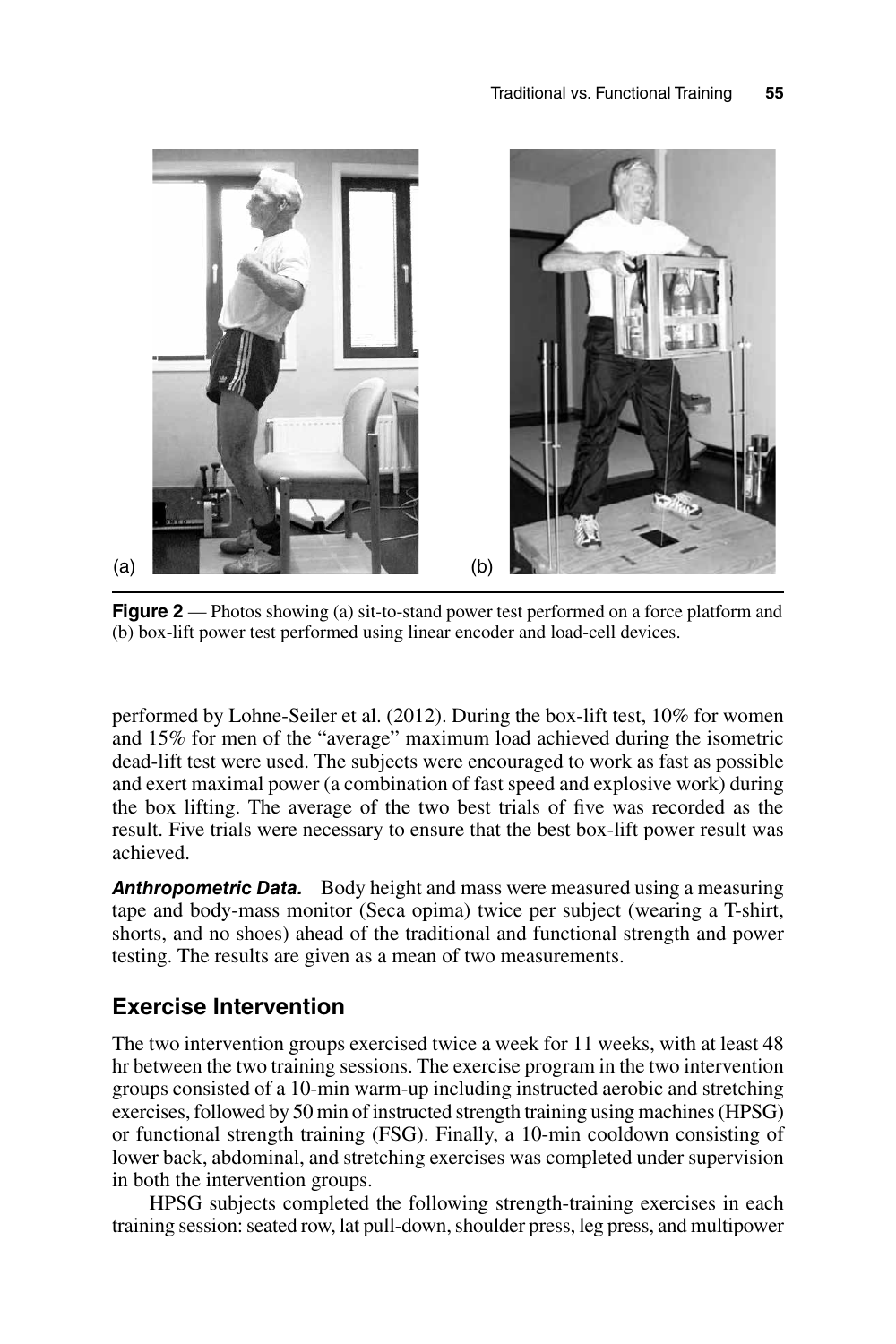

**Figure 3** — Photos showing the machine-based strength-training exercises.

bench press on a Smith machine (Figure 3). The exercises were performed on TechnoGym equipment (Silver Line/Selection, Italy).

FSG subjects completed the following functionally based exercises in each training session: stair climbing using a backpack filled with training weights as the external load, box lifting using 2.25-kg bottles filled with sand as the external load, shoulder press and one-arm flies using dumbbells as the external load, and "rubber band rowing" using three different-resistance rubber bands as the external load. In addition, the participants in the FSG worked in an obstacle course consisting of sit-to-stand from a chair, hurdles, balance, and slalom challenges (Figure 4). They were asked to complete the obstacle course as correctly and quickly as possible.

All participants worked in pairs and were supervised by an instructor whose responsibility was to maintain set protocols and to establish a standard of security and motivation. Five instructors were engaged throughout the 11-week intervention, and each was responsible for the same exercises in the training period. The focus in the first 2 weeks (equivalent to four training sessions) of the intervention period was for the subjects to learn how to do the exercises, establish good training routines for the couples who worked together, get used to the training environment, and gain muscle conditioning.

In our study, the same training protocol was used as described in Jozsi, Campell, Joseph, Davey, and Evans (1999) and Henwood and Taaffe (2005). The first four training sessions had the following training procedure: For each exercise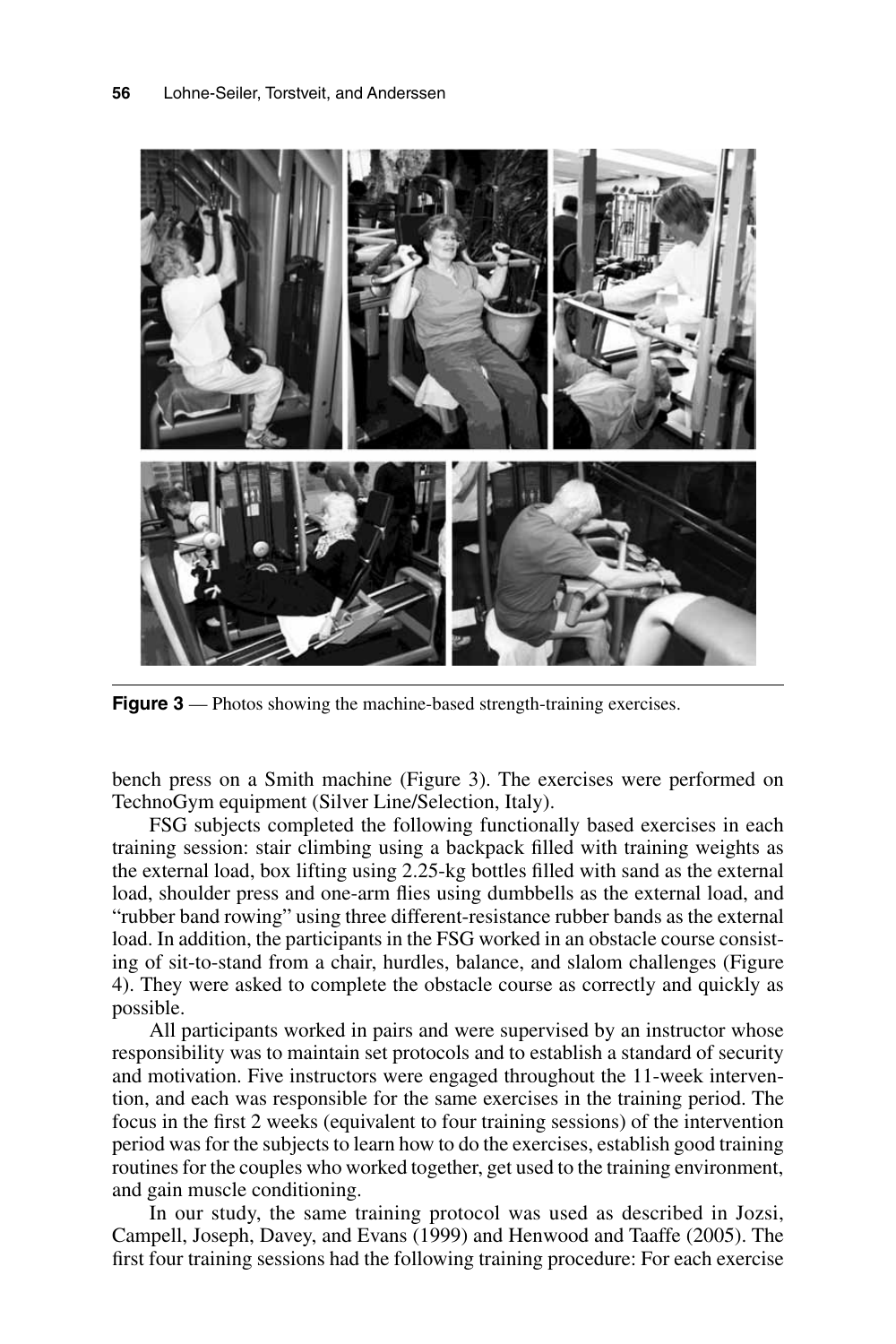

**Figure 4** — Photos showing a selected sample of the functionally based exercises.

the participants completed three sets of six to eight repetitions at 60% of 1RM (maximal weight an individual can lift one time) in the first set and 70% of 1RM in the second and third sets. Concentric and eccentric movements were performed in 2–3 s each. For the rest of the intervention period (equivalent to 18 training sessions) the training aimed specifically at increasing muscle power by using rapid concentric movements and increasing resistance intensities. Three sets of eight repetitions were performed at 60% of 1RM in the first set and 80% of 1RM in the second and third sets. The participants were instructed to perform the concentric phase of the movement as rapidly as possible, then return through the eccentric phase at a slow and controlled pace of 2–3 s. In the third set of exercises on the second training day each week, the subjects were asked to work past the eighth repetition until failure. If they managed to do 10 repetitions, the 1RM was increased by 5%. If they managed to do 12 repetitions, the 1RM was increased by 10%. The 1RM training percentages were then recalculated accordingly.

Subject participation was recorded at every training session, and those whose adherence was less than 84% were excluded from the study. This allowed them to be absent three times during the 21-session intervention period.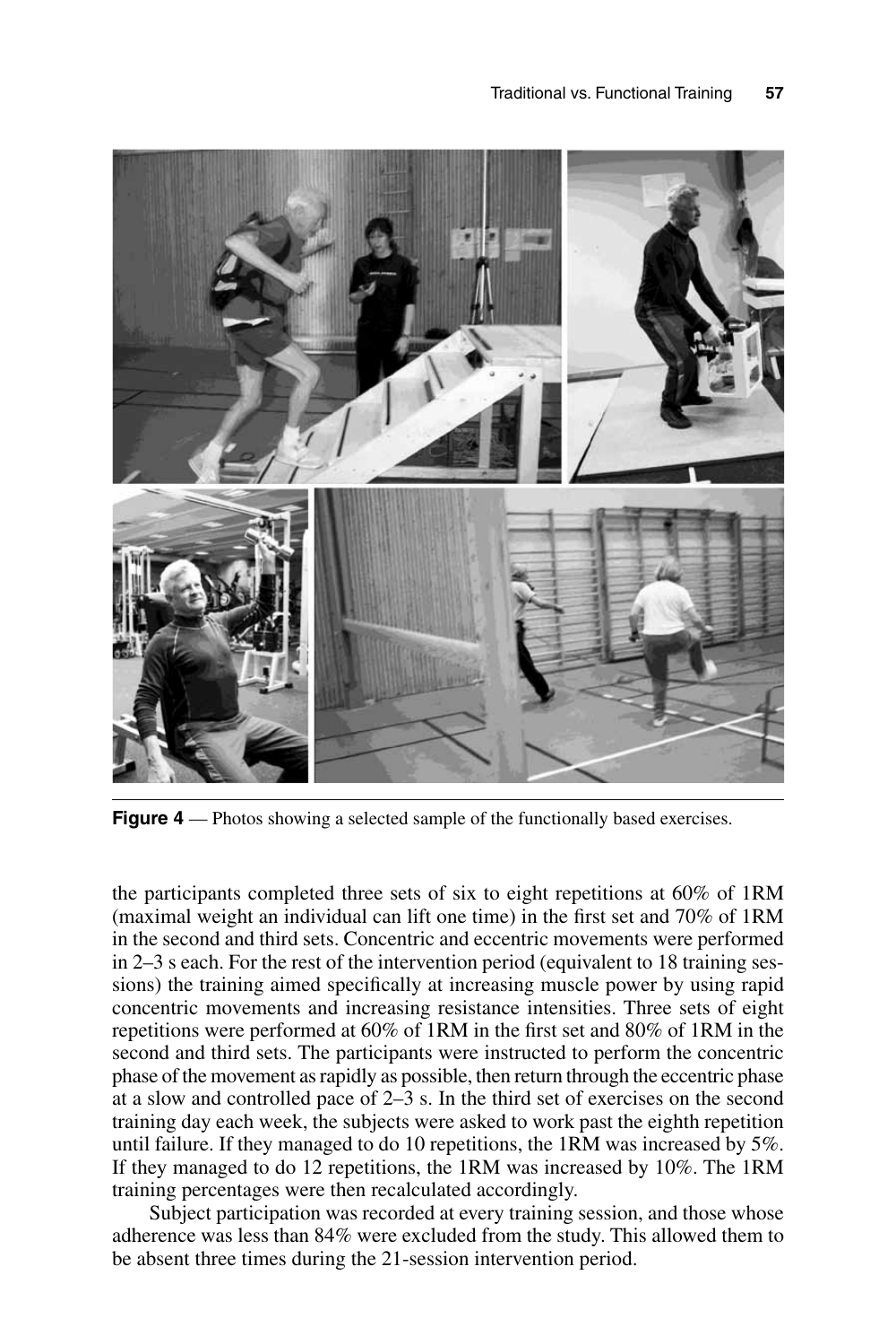### **Data Analysis**

All analyses were conducted using SPSS statistical software (version 13.0, SPSS Inc., Chicago, IL). One-way ANOVA with Bonferroni's post hoc test was used to analyze differences between groups at baseline. Within-group comparisons were made using Student's paired-sample *t* tests. Differences in the change in performance from pre- to postintervention testing between the three groups (HPSG, FSG, and CG) were analyzed by using one-way ANOVA with Bonferroni's post hoc test (three-group comparison). All the tests were two-tailed, and a *p* level of .05 was chosen for statistical significance. Results are given as *M* ± *SD*. A power calculation was conducted in advance of the current study based on the work by Henwood and Taaffe (2005), looking at the changes in functional muscle strength. The analysis was based on an effect size of 1.0, where the size of the change in functional muscle strength was 10% and the standard deviation of the mean change was 10%. The power analysis gave a statistical power of 81% and alpha error level or confidence level of 5%, giving a sample size in each intervention group of 20 subjects and a sample size in the control group of 15 subjects.

# **Results**

Seven subjects dropped out of the study, 2 from the HPSG for medical reasons and 5 subjects from the CG—4 for medical reasons and 1 due to a failure to complete the required number of testing sessions. The average attendance rate was 18 of 21 sessions in both intervention groups during the 11-week intervention period.

The mean age of the total sample  $(N = 63)$  was  $69.9 \pm 4.1$  years (range 65–87). All the participants in this study lived at home, with no help or assistance from the health care system. They all reported a physical activity level less than 30 min/day of moderate-intensity activity. None of the subjects had any previous experience in weight lifting or strength training. Common activities among the elderly were walking/strolling, swimming, gardening, and household activities. No significant differences in the subject characteristics were found between the three groups at baseline (Table 1).

### **Functional Strength Tests**

No significant differences were found between the groups at baseline for the functional strength tests (Table 2).

**Table 1 Baseline Characteristics in the High-Power Strength Group (HPSG), the Functional Strength Group (FSG), and the Control Group (CG),** *M* **(***SD***)**

|                          | HPSG, $n = 23$ | $FSG, n = 30$ | $CG, n = 10$ | р   |
|--------------------------|----------------|---------------|--------------|-----|
| Age, years               | 69.4(4.0)      | 70.4 (4.3)    | 69.3(4.2)    |     |
| Height, cm               | 172.1(8.8)     | 172.6(9.8)    | 174.3(10.0)  | .8  |
| Mass, kg                 | 75.6 (14.8)    | 79.2 (11.0)   | 79.3 (18.0)  | 6.6 |
| Body-mass index, $kg/m2$ | 25.4(3.7)      | 26.4(2.9)     | 25.9(4.3)    | .6  |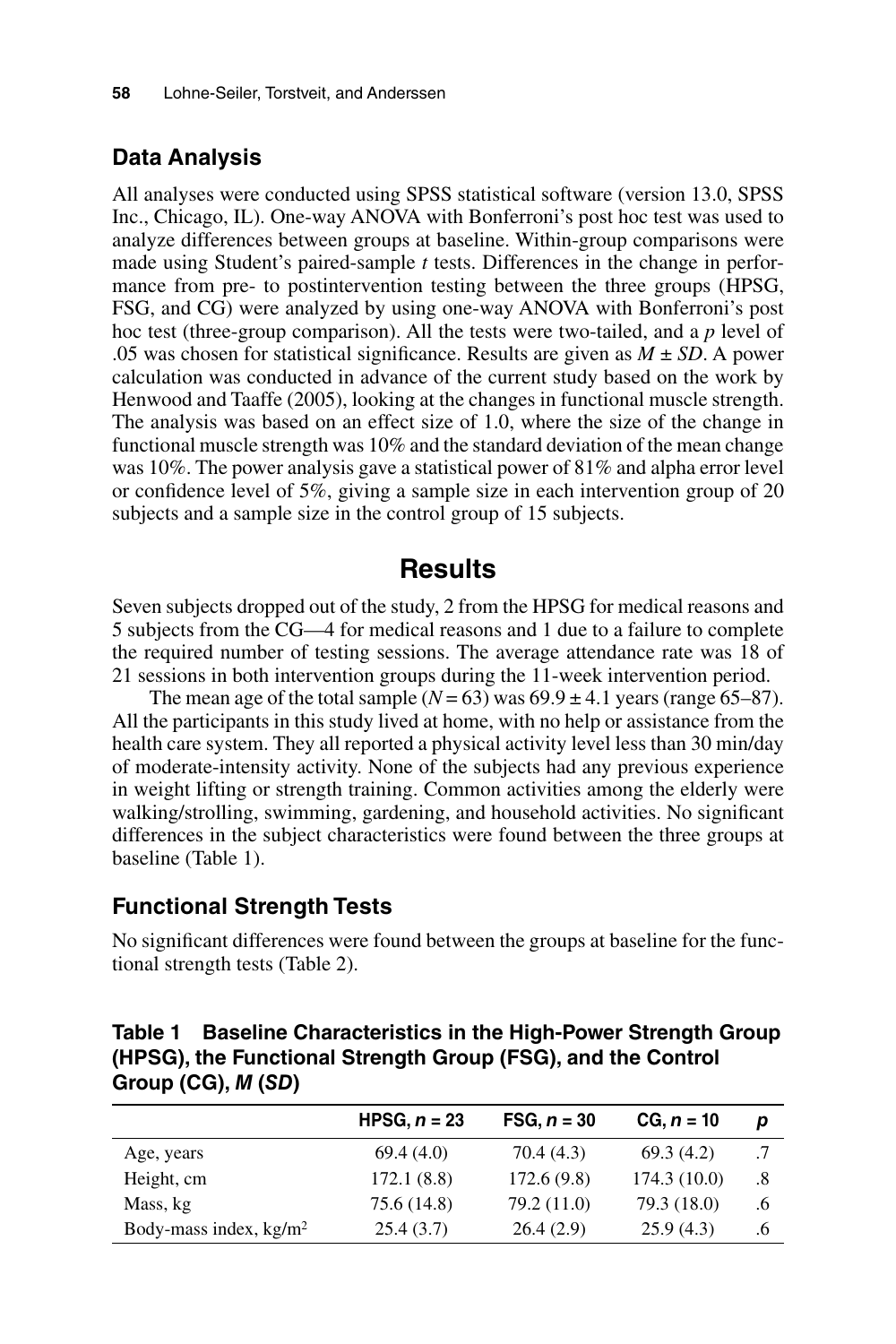|                                  |     | <b>CSSCH</b>                                     | Group (HPSG), the Functional Strength Group (FSG), and the Control Group (CG), M (SD)                  | ESG<br>E                         |        | ვ<br>ე                         |  |
|----------------------------------|-----|--------------------------------------------------|--------------------------------------------------------------------------------------------------------|----------------------------------|--------|--------------------------------|--|
|                                  | Pre | Post                                             | e<br>Pre                                                                                               | Post                             | բ<br>ե | Post                           |  |
| power test, W 81.<br>it-to-stand |     | 4.1 $(305.4)$ 909.5 $(364.5)$ 23                 |                                                                                                        | $841.4(240.7)$ 9000 $(70.60)$ 27 |        | $708.0(336.7)$ 648.8 (240.2) 9 |  |
| Box-lift                         |     | power test, W 222.3 (151.7) $255.6 (167.3)^*$ 23 |                                                                                                        | 260.0 (113.6) 282.9 (121.0)* 27  |        | 266.7 (192.1) 272.3 (198.8) 9  |  |
|                                  |     |                                                  | *Significant changes from me- to nostintervention were found (within-group comparison), $p \leq 0.5$ . |                                  |        |                                |  |

Pre- and Postintervention Test Results in Functional Muscle-Strength Tests in the High-Power Strength **Table 2 Pre- and Postintervention Test Results in Functional Muscle-Strength Tests in the High-Power Strength**  Table 2

\*Significant changes from pre- to postintervention were found (within-group comparison), *p* ≤ .05.à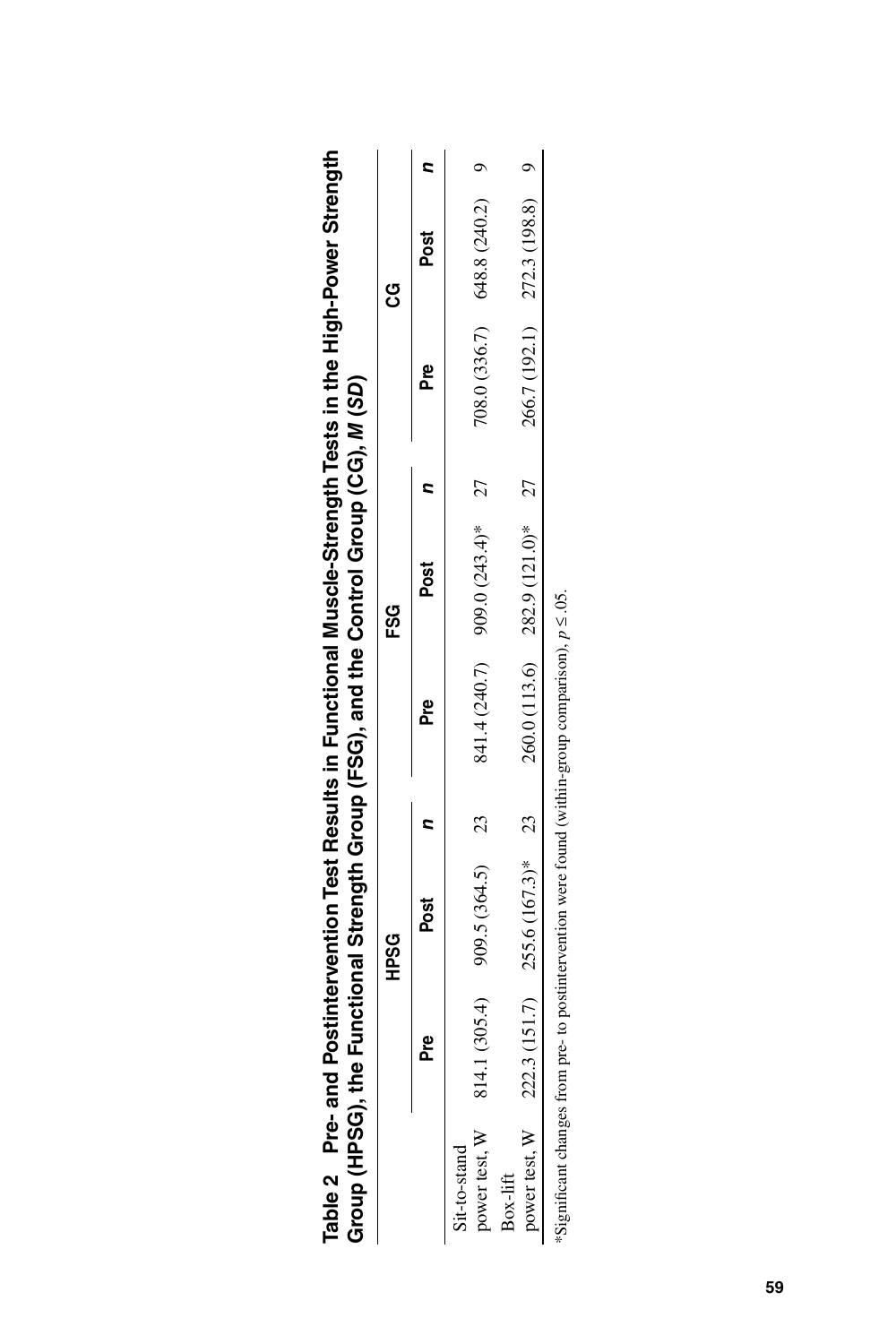*Sit-to-Stand Power.* Significant improvements from pre- to postintervention in the sit-to-stand power test were only found in FSG,  $t = -3.168$ ,  $df(26)$ ,  $p = .004$  (Table 2; 67.6 ± 110.8 W, 9.7%), although this change was not significantly different, *F*  $= 2.388$ ,  $df(2, 56)$ ,  $p = .101$ , from HPSG (95.4  $\pm$  247.0 W, 14.5%) or CG (-59.2  $\pm$ 155.8 W,  $-4.1\%$ ). The effect size was  $\eta^2 = .50$ .

*Box-Lift Power.* Both HPSG and FSG significantly improved their box-lift power, *t* = –6.404, *df*(22), *p* = .000, and *t* = –2.999, *df*(26), *p* = .006, respectively (Table 2;  $33.3 \pm 24.9 \text{ W}$ ,  $19.2\%$ , and  $23.0 \pm 39.8 \text{ W}$ ,  $9.7\%$ , respectively), although no differences between the groups were found,  $F = 2.074$ ,  $df(2, 56)$ ,  $p = .135$ , change in CG =  $5.5 \pm 41.4 \text{ W } (3.3\%)$ . The effect size was  $\eta^2 = .50$ .

# **Traditional Strength Tests**

No significant differences were found between the groups at baseline for the traditional strength tests (Table 3).

*Leg-Press Force (1RM).* Both HPSG and FSG significantly improved their leg-press maximum force, *t* = –4.240, *df*(22), *p* = .000, and *t* = –5.096, *df*(27), *p* = .000, respectively (Table 3; 203.4 ± 191.7 N, 19.8%, and 196.8 ± 200.7 N, 19.7%, respectively). Average force output during the leg-press maximum-force test significantly increased,  $F = 3.978$ ,  $df(2, 44)$ ,  $p = .026$ , from pre- to postintervention in both the intervention groups compared with CG (Table 3; change in  $CG = 14.2$ )  $\pm$  123.7 N, 4.3%,  $p \leq 0.05$ ). The effect size was  $\eta^2 = 0.50$ . The subjects in HPSG and FSG managed to lift  $24.8 \pm 27.7$  kg and  $23.2 \pm 24.4$  kg, respectively, more at postintervention than CG  $(2.0 \pm 11.4 \text{ kg})$ .

*Leg-Press Power (80% of 1RM).* CG significantly improved leg-press power from pre- to postintervention,  $t = -2.386$ ,  $df(9)$ ,  $p = .041$  (Table 3;  $39.4 \pm 52.3$  W, 16.6%), although this change was not different, *F* = 1.792, *df*(2, 55), *p* = .176, from HPSG (0.04  $\pm$  40.1 W, 0.3%) or FSG (4.1  $\pm$  68.3 W, 2.9%). The effect size was  $\eta^2 = .50$ .

**Bench-Press Force (1RM).** Both HPSG and FSG significantly improved their bench-press maximum force,  $t = -4.502$ ,  $df(22)$ ,  $p = .000$ , and  $t = -4.024$ ,  $df(27)$ ,  $p = .000$ , respectively (Table 3; 51.0  $\pm$  52.0 N, 15.2%, and 33.5  $\pm$  46.9 N, 12.9%, respectively), although there were no differences in the changes among the groups,  $F = 0.698$ ,  $df(2, 47)$ ,  $p = .502$ ; change in CG = 28.5  $\pm$  59.9 N (14.7%). The effect size was  $\eta^2$  = .50. The subjects in the HPSG and the FSG managed to lift 6.8  $\pm$ 5.6 kg and 4.1  $\pm$  5.4 kg, respectively, more at postintervention than CG (3.0  $\pm$ 6.2 kg).

*Bench-Press Power (80% of 1RM).* HPSG significantly improved bench-press power from pre- to postintervention, *t* = –3.324, *df*(21), *p* = .003 (Table 3; 27.6  $\pm$  39.0 W, 25.1%). Otherwise, no significant changes were detected (Table 3). Average power output in the bench-press power test significantly increased,  $F =$ 4.684, *df*(2, 54), *p* = .013, in HPSG (27.6 ± 39.0 W, 25.1%) compared with both FSG (–1.2 ± 33.5 W, 0.5%, *p* = .02) and CG (–0.4 ± 23.4 W, 2.0%, *p* = .04). The effect size was  $\eta^2$  = .50.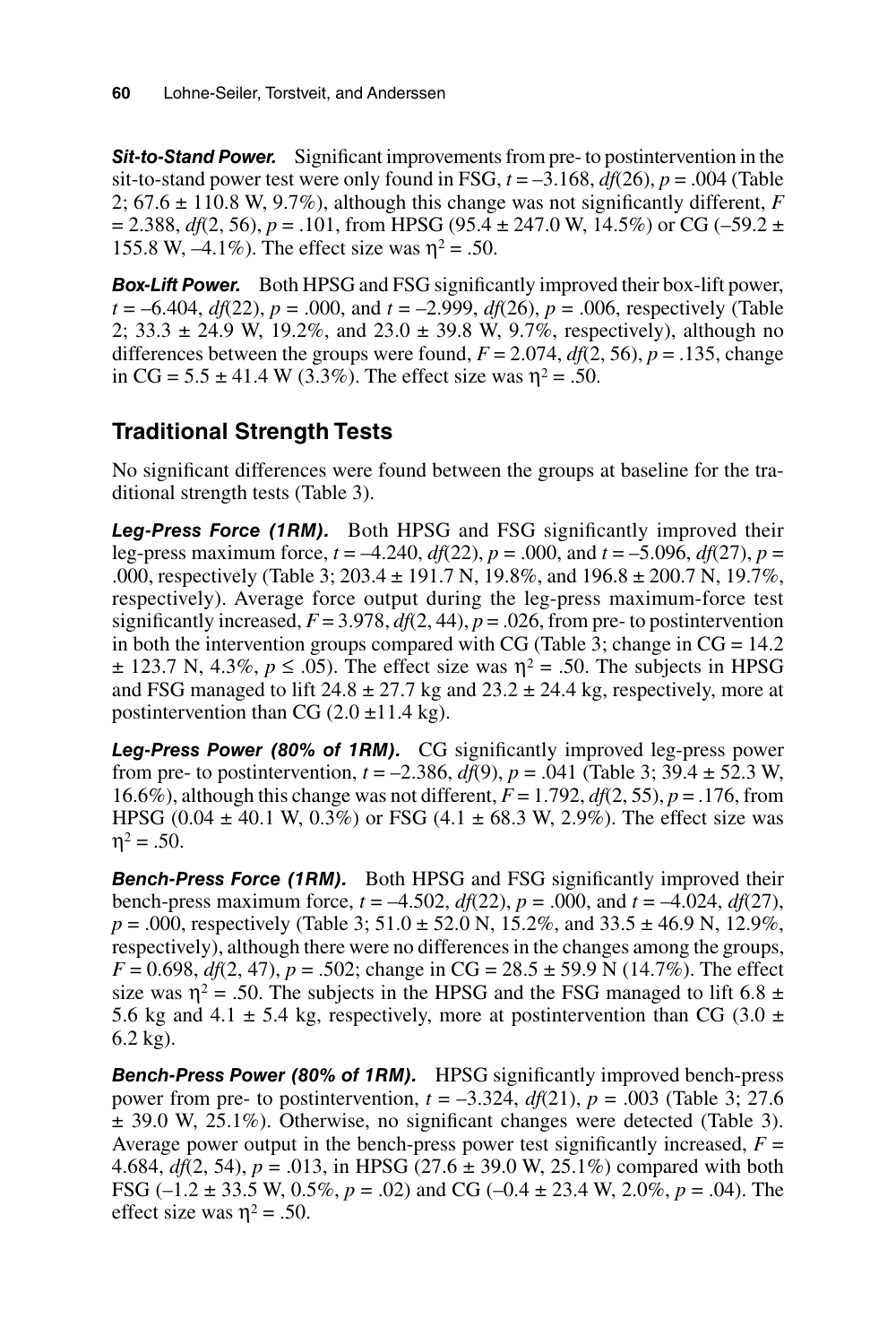|                                                                                                                                                                                                                                                                         |               | <b>CSSH</b>                               |                |               | FSG                                               |                |               | ပ္ပ                                 |  |
|-------------------------------------------------------------------------------------------------------------------------------------------------------------------------------------------------------------------------------------------------------------------------|---------------|-------------------------------------------|----------------|---------------|---------------------------------------------------|----------------|---------------|-------------------------------------|--|
|                                                                                                                                                                                                                                                                         | Pre           | Post                                      |                | Pre           | Post                                              |                | Pre           | Post                                |  |
| Leg-press force test<br>IRM, N                                                                                                                                                                                                                                          |               | $117.6(459.9)$ 1,359.2 $(664.7)^{a,b}$ 23 |                |               | 1,195.3 (370.5) 1,430.9 (524.8) <sup>a,c</sup> 28 |                |               | $1,142.3(502.6)$ 1,156.5 (439.3) 10 |  |
| Leg-press power test<br>80% of 1RM, W                                                                                                                                                                                                                                   | 4.6 (129.8)   | 314.6 (133.8)                             | $\overline{c}$ | 338.9 (122.3) | 343.0 (128.6)                                     | 27             |               | $282.9(122.6)$ $322.3(132.5)^a$ 10  |  |
| Bench-press force<br>test 1RM, N                                                                                                                                                                                                                                        | 343.2 (131.2) | 402.4 (166.6) <sup>a</sup>                | 23             | 353.9 (108.2) | 393.8 (113.2) <sup>a</sup>                        | $\frac{28}{2}$ | 377.3 (188.5) | 405.8 (168.6)                       |  |
| test 80% of 1RM, W<br>Bench-press power                                                                                                                                                                                                                                 |               | 39.6 $(71.4)$ 167.2 $(86.5)^{a,d}$ 22     |                | 141.7 (47.7)  | $140.5(48.8)$ 25                                  |                |               | $143.8(81.0)$ $143.4(80.4)$         |  |
| Significant changes from pre- to postintervention (within-group comparison), $p \le 0.05$ . PHPSG compared with CG, $p = 0.05$ . PFSG compared with CG, $p = 0.04$ . PHPSG<br>compared with FSG, $p = .02$ , and CG, $p = .04$ .<br>Note. 1RM = one-repetition maximum. |               |                                           |                |               |                                                   |                |               |                                     |  |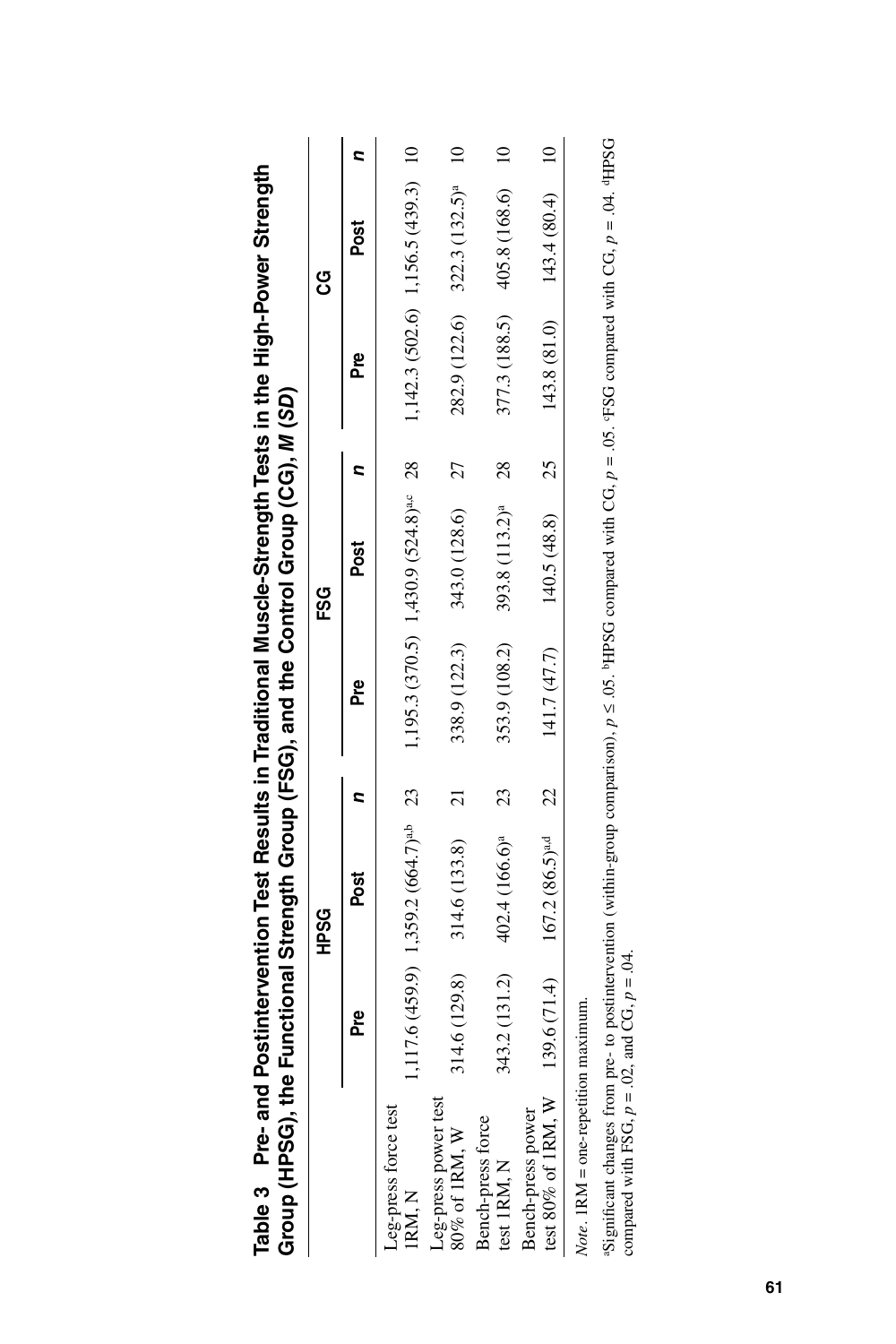### **Discussion**

A main finding of the current study was that there was no difference in the effect on functional power and maximal body strength between the two training regimens, machine-based strength training versus functional strength training. However, a significant difference in effect was seen in traditional upper body power between the two intervention groups and the control group. Thus, higher speed strength training seems to be effective for the development of upper body strength and power in elderly subjects.

The intention of this study was to examine the difference in effect between strength training with machines and functional strength training, where both training regimens included work at a heavy load with maximal intended concentric velocity. This is different from other studies (Helbostad et al., 2004; Skelton et al., 1995) where the functional training regimes were completed at lower intensity and slower movement speeds. Few studies have compared these two training regimens, although one compared the effect of traditional resistance training versus functional strength training (de Vreede et al., 2005), and other studies have evaluated the effect of strength-training regimens at different movement speeds (Henwood, Riek, & Taaffe, 2008; Henwood & Taaffe, 2006).

#### **Muscle Power Measured Functionally**

Only FSG significantly improved in the sit-to-stand power test from pre- to postintervention. Similar results have previously been reported by Helbostad et al. (2004), who showed an effect of functional strength training on chair-stand performance, measured as the time an older adult takes to rise from a chair as fast as possible. No significant increase was seen in the current study in HPSG and FSG compared with CG in functional lower body power over the 11-week intervention period. Our result is not consistent with those of Henwood & Taaffe (2005, 2006), who found a significant improvement in chair-rise ability after a high-velocity resistance-training program. Their study had a low training specificity, only an 8-week intervention period, and a smaller number of participants in the training group  $(n = 15)$ , so their results might be connected to the use of a combination of high-intensity and highvelocity movements. At least for the lower body musculature, it is possible that the use of separate high-intensity and high-speed sessions might be more effective than consistently using a single-session design where the concentric phase is performed as rapidly as possible. This hypothesis should be tested in future research.

In the box-lift power test both HPSG and FSG significantly improved from pre- to postintervention. These findings differ from those of Skelton et al. (1995), who found no change in bag-lifting performance after functional strength training. de Vreede et al. (2005) demonstrated that functional strength training had a significantly greater influence on activities of daily living than traditional strength training in a group of elderly subjects. This result might be explained by a high training specificity in the functional group and, based on this, we probably should have prevented FSG from doing box lifting, as it was too specific to the pre- and postintervention test. In our study, we found no significant differences in functional lower and upper body power between HPSG and FSG.

The significant improvement in functional power in FSG might be explained by a high training specificity, where the training and testing tasks were identical.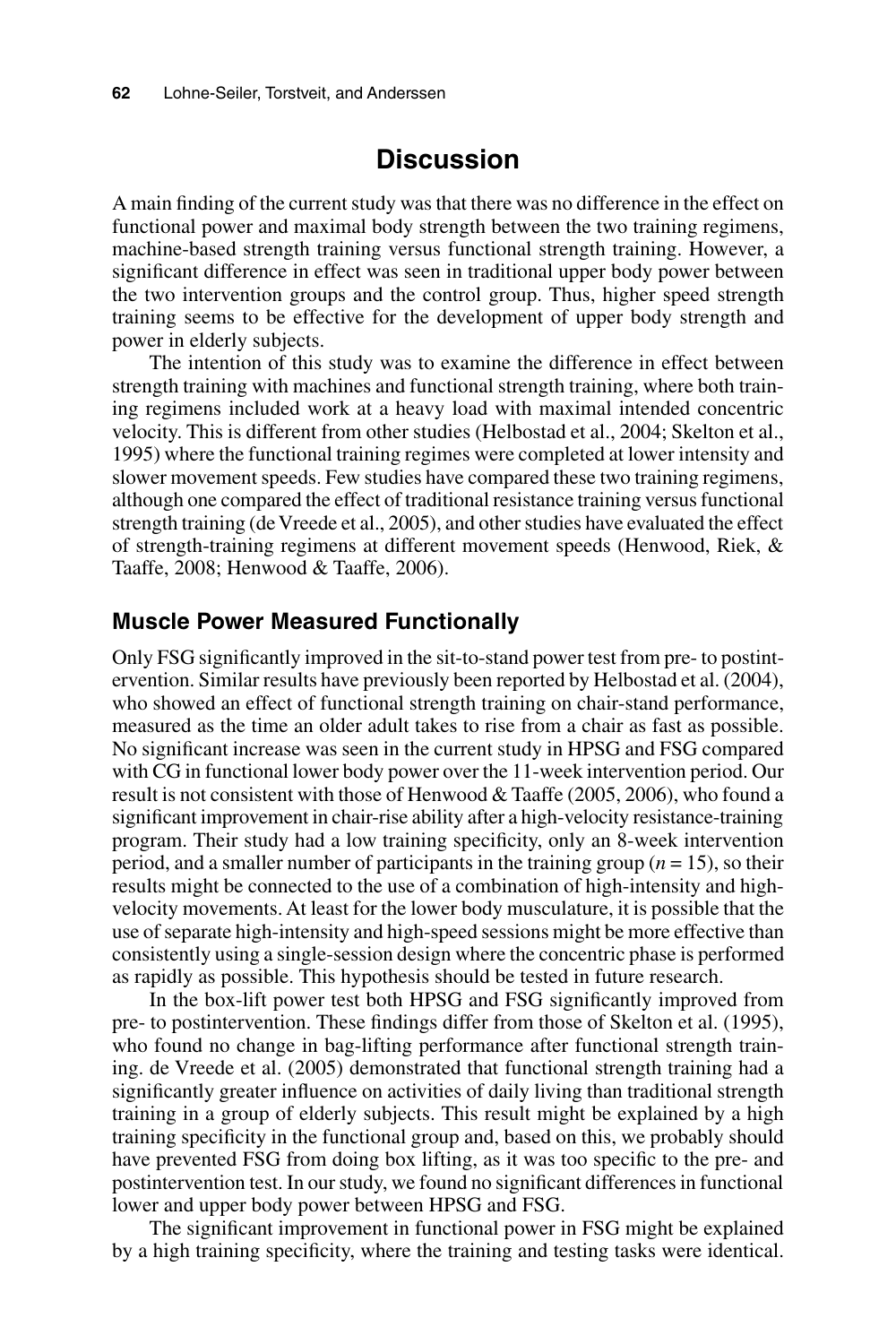Conversely, the lack of functional body-power improvements in HPSG is probably due to a low training specificity. This is in agreement with Henwood and Taaffe (2005), as mentioned earlier, who found that the proportional change in functional strength was less than the change in "traditional" strength after higher velocity machine-based strength training.

The relative increase in functional-test performance in our study was greater in HPSG than in FSG, which might be explained by a better control of the speed of contraction (movement) and the greater training load used by HPSG than by FSG. Our subjects in both intervention groups were reminded on a regular basis to work at a high speed in the concentric phase, but slow and controlled (2–3 s) in the eccentric phase, although movement speed was not specifically measured. To control for the speed of contraction performed by the intervention groups, using timers or metronomes might be a solution. This would probably be helpful for researchers or practitioners interested in developing power-training protocols for their elderly subjects or clients.

Since we could not detect any difference between the two exercise groups, we combined the subjects and compared them with CG to increase statistical power. A significant improvement in sit-to-stand power was found in the combined intervention group (80.3  $\pm$  184.7 W, equivalent to 11.9%) compared with CG (-59.2  $+ 155.8$  W, equivalent to  $-4.1\%$ ;  $p = .03$ ). A significant improvement in leg-press maximum force was also found in the combined intervention group (199.5  $\pm$ 194.4 N, equivalent to  $20.2\%$ ) compared with CG (14.2  $\pm$  123.7 N, equivalent to 4.3%;  $p = .001$ ). This result shows that strength training with high intensity and high velocity, per se, might appear to have a substantial effect on both lower body strength and functional performance in older individuals, which is in agreement with previous research (Bottaro, Machado, Nogueira, Scales, & Veloso, 2007; Henwood et al., 2008; Henwood & Taaffe, 2005, 2006). Surprisingly, our result showed no significant increases in upper body performance when comparing the combined group with CG.

In our study, the functional abilities (sit-to-stand power and box-lift power) were measured objectively. Our findings are therefore difficult to compare with those of other studies where the power outcome in functional-tasks performance and abilities among the elderly were often measured indirectly in the field (de Vreede et al., 2005; Helbostad et al., 2004; Henwood & Taaffe, 2005; Miszko et al., 2003; Skelton et al., 1995). It is a methodological challenge to compare results based on two different test methods, field-based and objective-based tests. In addition, studies using functional-training regimens as interventions are hard to compare with our study, since those studies were not concerned with showing the intent to maintain the high intensity and the high velocity of the training but instead focused more on adapting the training exercises similar to activities of daily living (de Vreede et al., 2005; Helbostad et al., 2004).

According to de Vos et al. (2008), explosive resistance training in older adults results in their ability to produce higher peak power outputs with heavier loads without loss of movement velocity. The lack of significant improvements in functional power in our study may be connected to the estimated intensity and velocity. The high intensity was easier to control for in HPSG than in FSG. To ensure that the subjects in both intervention groups exerted maximal power during the tests, they were asked to work as fast as possible and at the same time think of the movement as being very explosive. It was important for the test leaders to ensure that the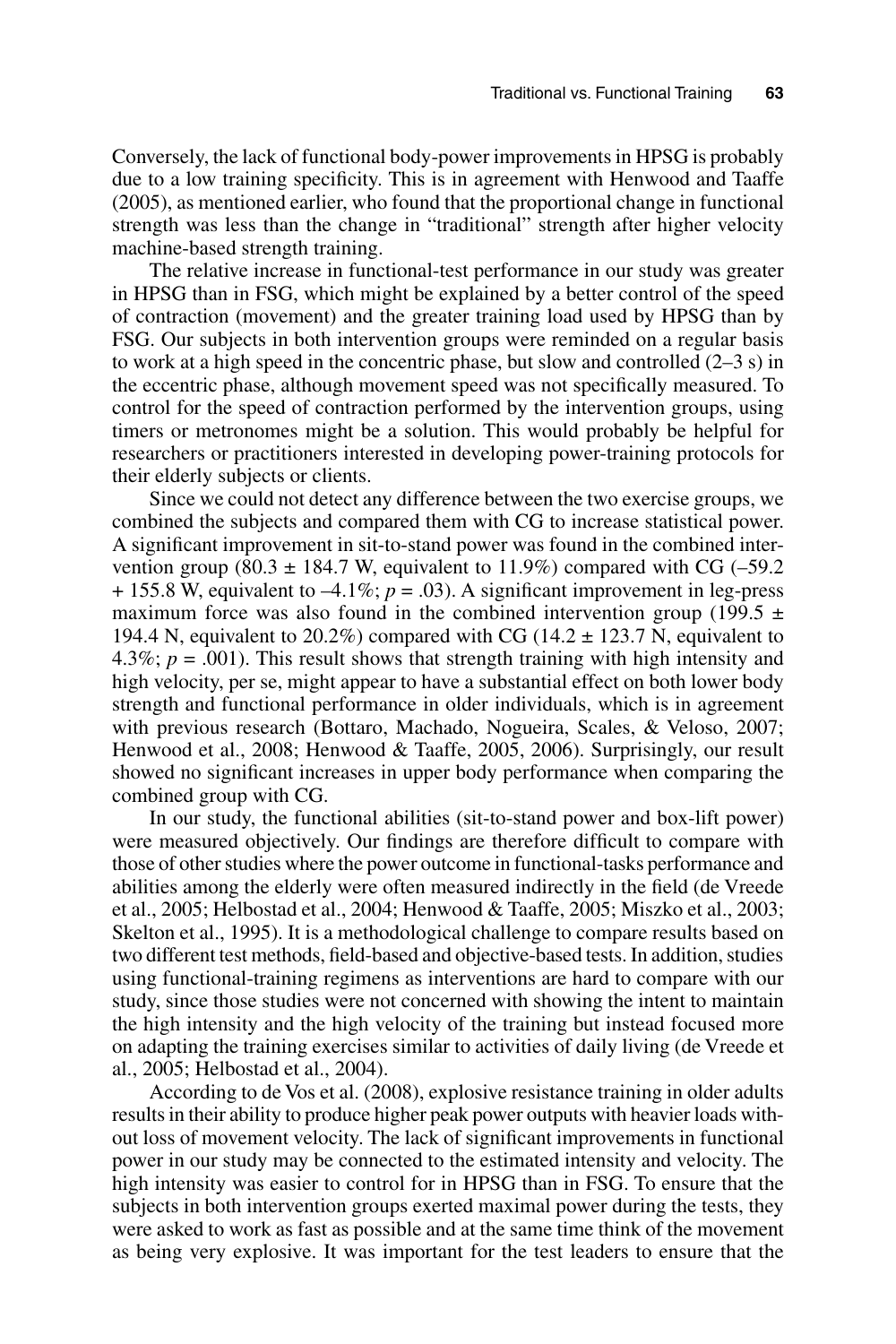subjects fully understood the importance of this concept to exert maximal power. The velocity was more related to each individual's intention to work at high speeds. To ensure that this happened, both intervention groups were constantly reminded by the instructors to work fast in the concentric phase of the movement. The training intensity used in our study is in accordance with de Vos et al. (2005), who looked at the optimal load for increasing muscle power during explosive resistance training in elderly participants and found that heavy loads equal to 80% of 1RM may be the most effective strategy to achieve improvements in muscle strength and power. The training specificity in FSG was high, and therefore we had an expectation to influence the subjects' functional strength abilities. The lack of significant improvement is probably related to the issues we have explained, including controlling for the correct speed of movement and the training intensity.

#### **Muscle Strength and Power Measured Traditionally**

Leg-press maximum force significantly improved in HPSG and FSG compared with CG, and a significant increase in traditional upper body strength was seen in both HPSG and FSG from pre- to postintervention. However, no significant differences in the magnitude of change were found in bench-press maximum force among the groups after 11 weeks of training. Studies evaluating the effects of high-power strength training using machines showed positive results in both upper and lower maximal body strength (Bottaro et al., 2007; Henwood et al., 2008; Henwood & Taaffe, 2005, 2006). An important explanation for some of the strength gains in our study is the specificity of the training, which also might explain the outcomes of the studies cited. The participants in HPSG trained on the same machines on which they were tested. This might explain the outcome from the high-power strength training on the machines. An interesting issue in this regard is the effect we found on lower body maximum force (leg-press strength) after 11 weeks of functional strength training. The FSG subjects did not train using the test exercises, resulting in a low training specificity. The stair-climbing activity with external load on the back might have elicited enough of a strength adaptation to result in the increases in traditional lower body strength, even though the training exercise was unilateral while the testing was completed bilaterally.

Differences in the responses of men and women might partly explain the lack of significant differences in change among the groups in upper body strength. We reexamined the HPSG data, split by sex, and found a significant improvement in bench-press maximum force in men  $(23.2\%$  compared to 1.5% in CG,  $p < .02$ ) but not in women. Previous data (Janssen, Heymsfield, Wang, & Ross, 2000) have shown that men have more skeletal-muscle mass than women do and that these sex differences are greater in the upper body, which might be related to our results. Because the sample sizes are smaller when divided by sex, these data have not been presented in the Results section, but a more detailed between-sexes examination might be an important focus of future research.

No significant changes were found in leg-press power in HPSG and FSG after 11 weeks of training, and no change was noticed when the two training groups were combined—2.3  $\pm$  57.1 W (1.8%), compared with 39.4  $\pm$  52.3 W (16.6%) for CG. Henwood et al. (2008), on the other hand, demonstrated enhanced lower body muscle power after a period of high-velocity resistance training, which might be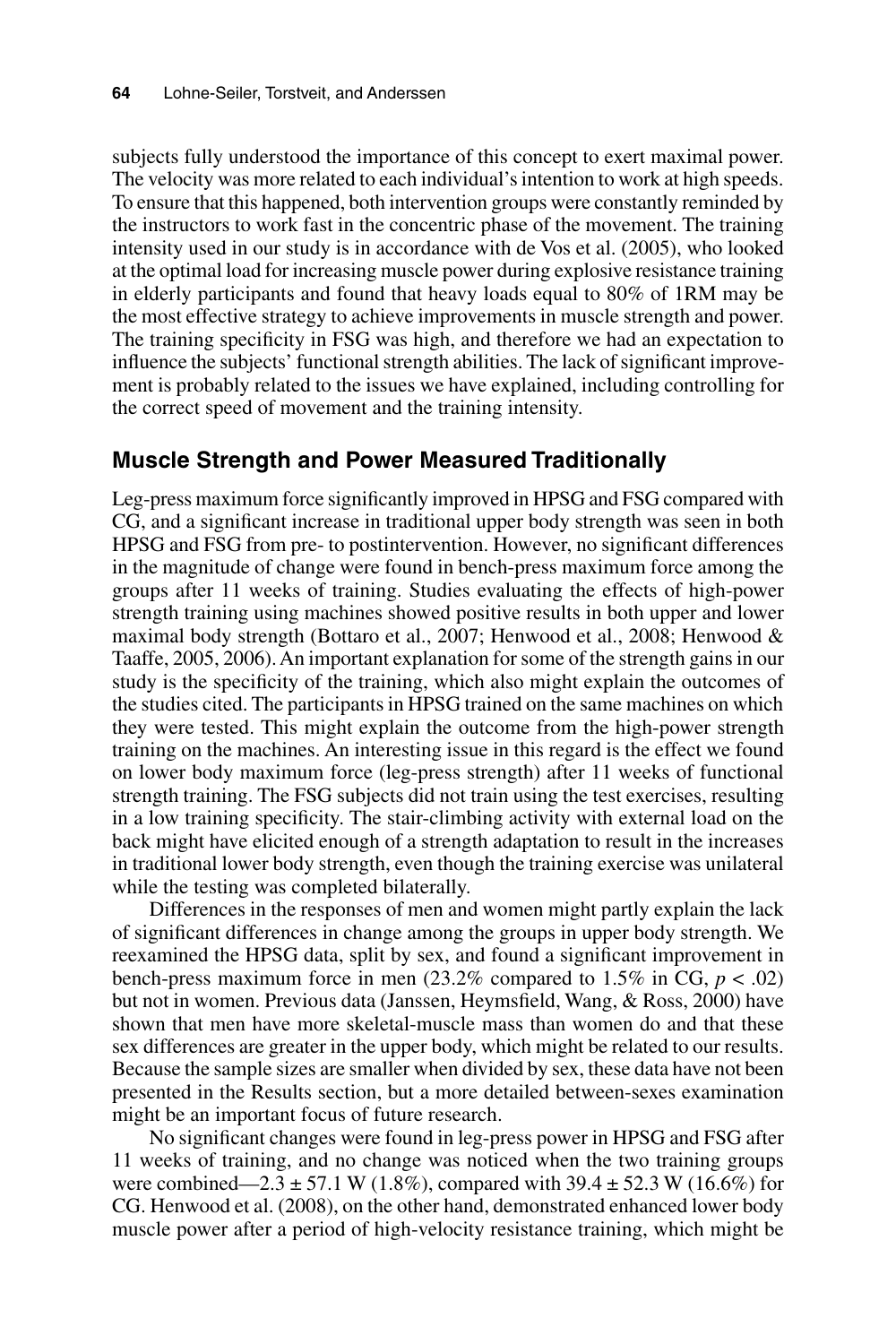explained by their longer intervention period of 24 weeks. The small improvement in CG is difficult to explain but may indicate a possible learning effect in CG that might have been greater than in the intervention groups because they did not perform weekly training and therefore had no interference after learning the test. Similar results have been reported in another study (Henwood & Taaffe, 2005) that found small (nonsignificant) increases in average knee-extension power after 8 weeks of high-velocity resistance training. In upper body power, on the contrary, only HPSG significantly improved bench-press power from pre- to postintervention, with this increase being statistically greater than in FSG and CG. These results are probably due to the high-intensity and high-velocity movements that HPSG subjects completed during the 11-week intervention. Few studies (Bottaro et al., 2007) have demonstrated the effects of power training on upper body power. Muscle power, or the ability to produce force rapidly, has emerged as an important predictor of functioning in older men and women (Sayers, 2007). The conclusion of a review detailing the functional benefits of power training for the elderly was that standard resistance training is effective in increasing strength in older adults, but power training incorporating high-velocity contractions might be more optimal when the emphasis is on enhancing the performance of activities of daily living (Hazell, Kenno, & Jakobi, 2007). If it is possible to maintain high intensities and high velocities when using functional movements, like the FSG did in our study, this might lead to higher strength and power outcomes and increased functional benefits. Unfortunately, the results from the current study are not able to prove it.

Overall, strength training with machines produced a greater outcome in traditional strength and power tests than did functional strength training, despite the fact that both groups had the intention to work at both a high training intensity and a high training velocity.

#### **Physiological Adaptations**

The precise neurological adaptations resulting from high-intensity and high-velocity strength training, and in particular whether changes are greater at the spinal-cord level or the degree of firing rates within the motor units (Carroll, Riek, & Carson, 2001), are not completely known. It is possible to speculate that this specific strength training leads to an increase in the number and diameter of motor neurons in the ventral root in the spinal cord, and faster nerve impulses in both afferent and efferent nerve cells would arise, leading to improved neuromuscular adaptation. Overall, this would lead to increased motor responses. These physiological adaptations are not well documented in the literature (Reeves, Maganaris, & Narici, 2003). However, increased muscle cross-sectional area in elderly subjects as a result of high-intensity strength training *is* well documented (Harridge, Kryger, & Stensgaard, 1999; Patten & Kamen, 2000; Reeves et al., 2003), and it probably influenced the performance adaptations seen in the current study.

#### **Strengths and Limitations of the Study**

The strengths of the current study are randomized intervention groups, use of objective validated functional tests, and high training compliance of the participants. There are some limitations to the study that need to be addressed. One of them is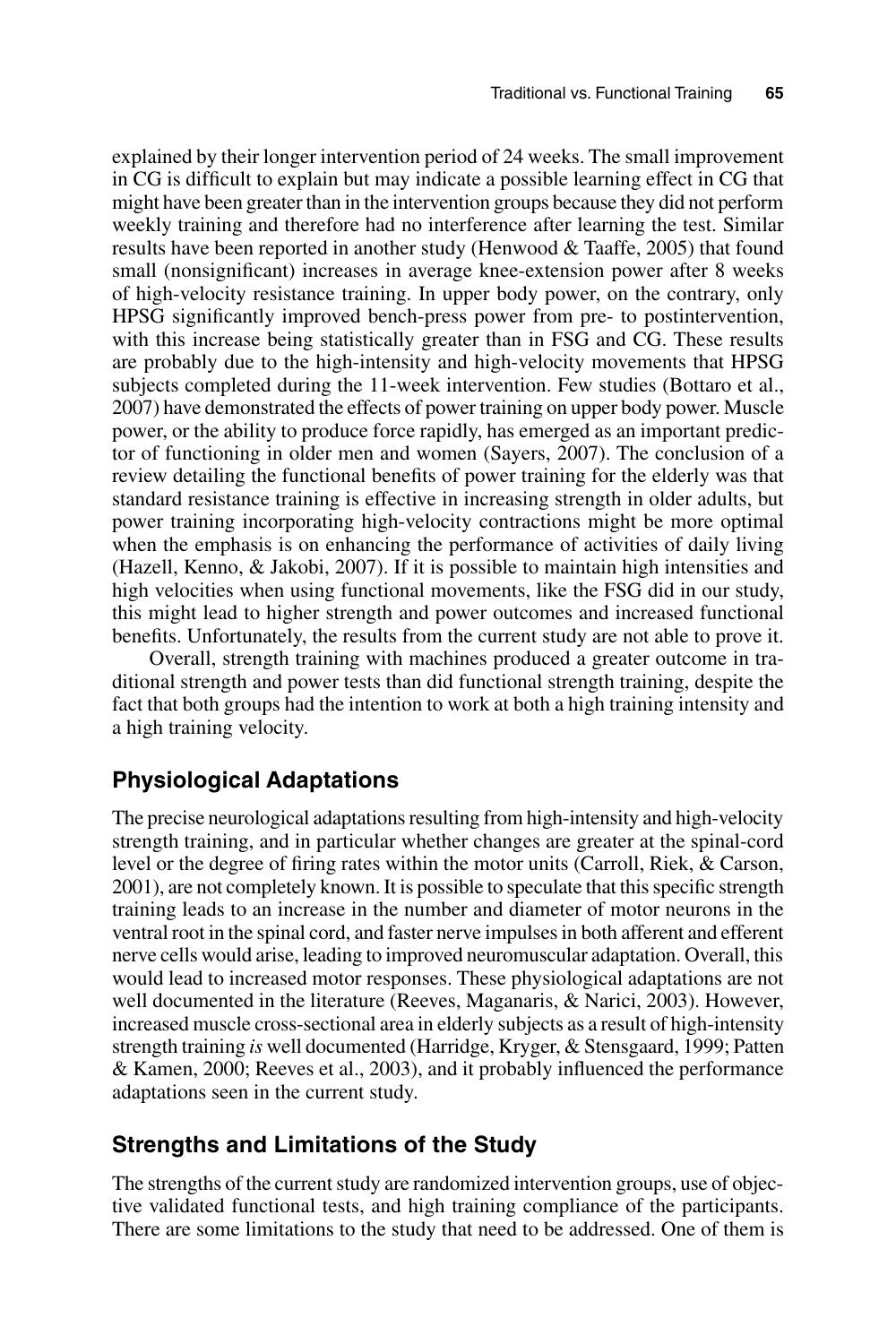the nonrandomized CG. There were, however, no differences between the three groups at baseline, indicating homogeneous groups based on age, height, weight, and body-mass index. Another limitation is the moderate dropout rate in CG. The fact that 5 of 15 controls dropped out of the study, 4 for medical reasons and 1 due to a failure to complete the required number of testing sessions, makes the sample size in the CG small. In an attempt to prevent dropouts in the CG, we could have established a social arena for the controls during the intervention period and invited them to be involved with an activity—a flexibility-training program—of the same duration and frequency as the intervention groups, but not related to the intervention, which would affect the outcome measures. Another issue in this regard is the significant improvement in leg-press power from pre- to postintervention in the CG. The low number of controls and a possible learning effect may explain this outcome, and as mentioned earlier similar results have been reported by Henwood et al. (2008), where the CG had a significant increase in average leg-curl power. Nonetheless, the fact that there were only 2 dropouts in HPSG (medical reasons) and none in FSG is a strength of the current study.

The lack of statistically significant findings may be related to the high variability (*SD*) of the changes. To minimize this variability, an even better control of the participants' training status, by measuring their physical fitness level, could have been carried out before inclusion. However, in the recruitment phase of the study the goal was to make sure the participants were quite homogeneous according to their activity level and health status, based on a questionnaire. In addition, all participants were community-dwelling people and were able to get to the training facilities and back home without any assistance. This effort was taken to ensure that the participants were as homogeneous as possible. Since no significant differences were found between the groups at baseline based on age, height, body mass, and body-mass index, it is likely that their training status was quite similar.

In addition, the participants could have been invited to the gym to practice in advance of the preintervention testing, to ensure that they were more familiar with the test and exercise environment. There is some consideration with conducting only one session of strength testing at baseline that could be addressed in future studies. When we started the intervention, we intended to complete two testing sessions for both the traditional and the functional strength tests, as part of the baseline measures, to reduce a possible learning effect. Unfortunately, based on a limited ability to use the laboratories for testing, we were not able to complete more than one testing session for each test at baseline. However, to ensure that all the participants felt comfortable with the different tests, they also got an extra attempt, meaning a practice run, before the testing started. Another possible explanation for the lack of statistical significance is the training volume and the duration of the intervention period. Maybe an 11-week intervention period is too short, and a training frequency of two sessions per week is too low. Both the duration and the frequency of training might be increased in future studies to provide a greater training stimulus. However, most previous studies have used twice-weekly training and an intervention period of 8–24 weeks (de Vos et al., 2008; Henwood et al., 2008; Henwood & Taaffe, 2005).

Studies in the area of power training designed for the elderly have mostly focused on lower body power (de Vos et al., 2005; Fielding et al., 2002; Henwood & Taaffe, 2005; Macaluso et al., 2003). To investigate the combination of high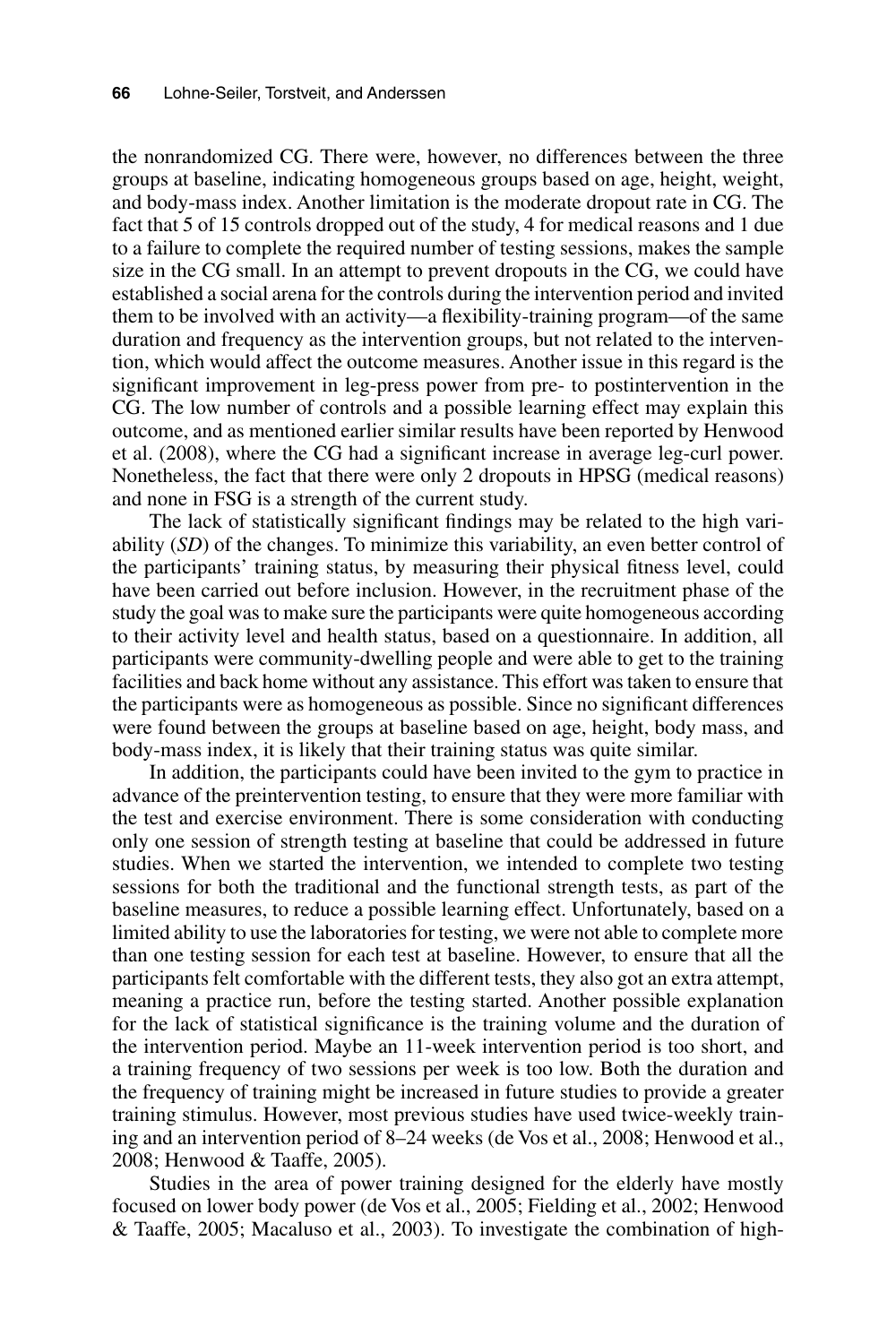intensity and high-velocity training and the effect on both traditional and functional muscle strength and power involving upper and lower extremities, as in our study, is novel. We found that there might be a practical value from high-power strength training using machines to power gains in activities of daily living, measured as box lifting and sit-to-stand. These are bilateral activities, similar to the way the participants trained on the machines, which may be part of the reason for the increases in performance. However, the training specificity was low. From this perspective, it is interesting to see that traditional power training might have an application to functional power. Further research should be undertaken to define the mechanisms underlying this adaptation and to develop test regimens measuring muscle power and strength in functional task-oriented activities in an objective way. A measurement of muscle hypertrophy would probably have increased the scientific impact of this study and might have explained the limited effect of high-power strength training on muscle strength and power.

# **Conclusion**

The current study revealed no difference in the effects of strength training with machines and functional strength training on functional power and traditional maximal upper body strength. Both intervention groups significantly improved maximal strength measured in the leg press compared with the CG. A significant difference in effect was found in traditional upper body power between the two intervention groups and the control group. HPSG significantly improved bench-press power compared with both FSG and CG. Both intervention groups significantly increased functional upper body power and traditional maximal upper body strength from pre- to postintervention. Based on our results, there seems to be a transfer from high-power strength training to functional power gains in the elderly. Future studies should therefore investigate the effect of different power-training protocols to improve functional ability in the elderly and, in this way, determine the most effective power-training regimen.

#### **Acknowledgment**

We would like to thank the staff at the University of Agder, Faculty of Health and Sport Science, for their help in this study: master students Bodil Fischer Breidablik, Kathrine Thorstensen Stangeland, Jørg Inge Stray-Pedersen, Kristine Kaasin, and Stig-Runar Bakke for their assistance during the testing and training period; Professor Stephen Seiler for his methodological advice; and Tommy Haugen for his statistical support. We would also like to thank Associate Professor in Biomechanics Anthony Blazevich at Edith Cowan University, Perth, Australia, for his exhaustive proofreading and text editing, which we very much appreciate. A special thanks also to all the participants who were involved in this intervention study.

# **References**

- Bassey, E.J., Fiatarone, M.A., O'Neill, E.F., Kelly, M., Evans, W.J., & Lipsitz, L.A. (1992). Leg extensor power and functional performance in very old men and women. *Clinical Science, 82*(3), 321–327. [PubMed](http://www.ncbi.nlm.nih.gov/entrez/query.fcgi?cmd=Retrieve&db=PubMed&list_uids=1312417&dopt=Abstract)
- Bean, J.F., Kiely, D.K., Herman, S., Leveille, S.G., Mizer, K., Frontera, W.R., & Fielding, R.A. (2002). The relationship between leg power and physical performance in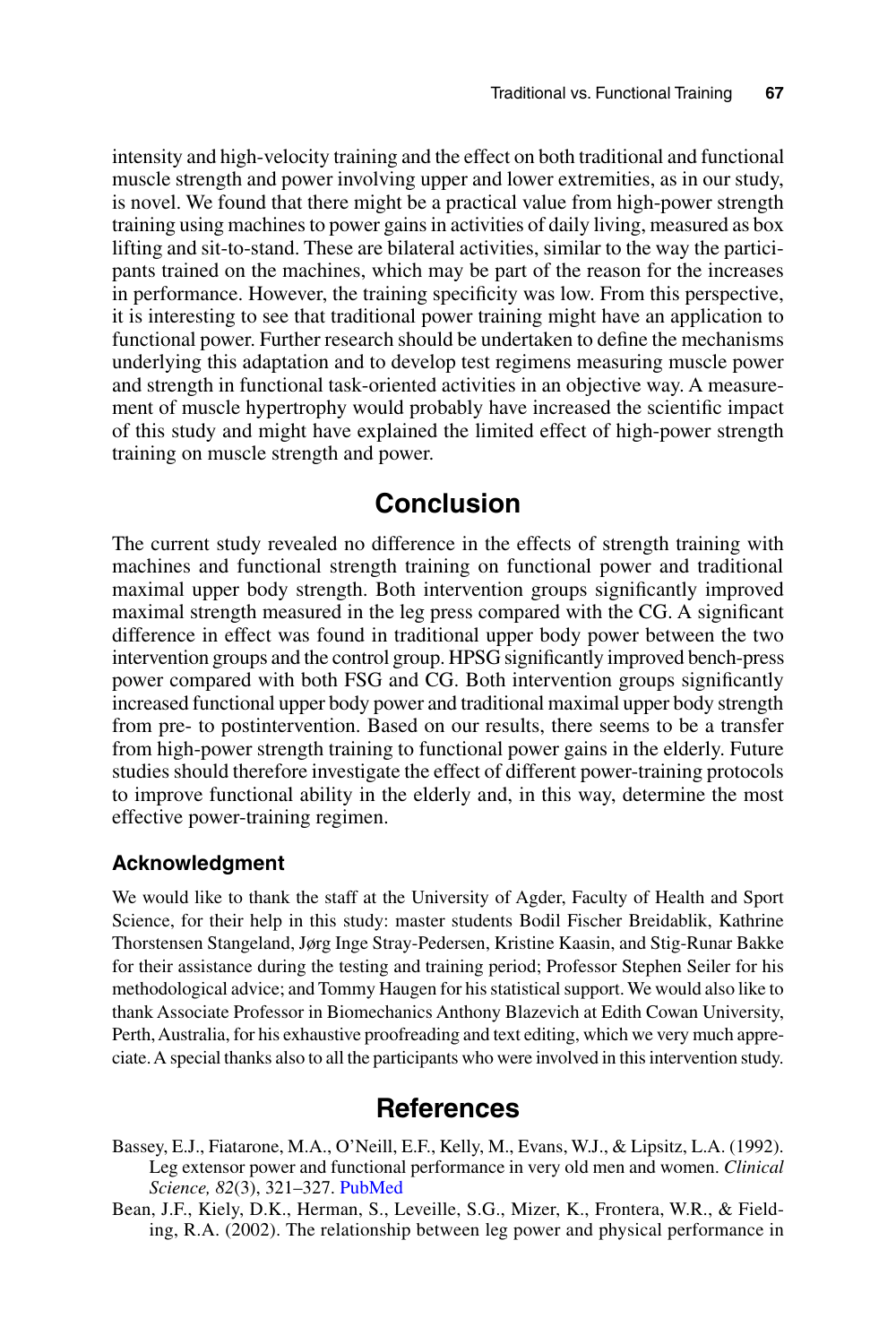mobility-limited older people. *Journal of the American Geriatrics Society, 50*(3), 461–467[. PubMed](http://www.ncbi.nlm.nih.gov/entrez/query.fcgi?cmd=Retrieve&db=PubMed&list_uids=11943041&dopt=Abstract) [doi:10.1046/j.1532-5415.2002.50111.x](http://dx.doi.org/10.1046/j.1532-5415.2002.50111.x)

- Bean, J.F., Leveille, S.G., Kiely, D.K., Bandinelli, S., Guralnik, J.M., & Ferrucci, L. (2003). A comparison of leg power and leg strength within the InCHIANTI study: Which influences mobility more? *Journals of Gerontology. Series A, Biological Sciences and Medicine Sciences, 58*(8), 728–733. [PubMed](http://www.ncbi.nlm.nih.gov/entrez/query.fcgi?cmd=Retrieve&db=PubMed&list_uids=12902531&dopt=Abstract) [doi:10.1093/gerona/58.8.M728](http://dx.doi.org/10.1093/gerona/58.8.M728)
- Bottaro, M., Machado, S.N., Nogueira, W., Scales, R., & Veloso, J. (2007). Effect of high versus low-velocity resistance training on muscular fitness and functional performance in older men. *European Journal of Applied Physiology, 99*(3), 257–264. [PubMed](http://www.ncbi.nlm.nih.gov/entrez/query.fcgi?cmd=Retrieve&db=PubMed&list_uids=17146693&dopt=Abstract) [doi:10.1007/s00421-006-0343-1](http://dx.doi.org/10.1007/s00421-006-0343-1)
- Carroll, T.J., Riek, S., & Carson, R.G. (2001). Neural adaptations to resistance training: Implications for movement control. *Sports Medicine (Auckland, N.Z.), 31*(12), 829–840. [PubMed](http://www.ncbi.nlm.nih.gov/entrez/query.fcgi?cmd=Retrieve&db=PubMed&list_uids=11665911&dopt=Abstract) [doi:10.2165/00007256-200131120-00001](http://dx.doi.org/10.2165/00007256-200131120-00001)
- De Vito, G., Bernardi, M., Forte, R., Pulejo, C., Macaluso, A., & Figura, F. (1998). Determinants of maximal instantaneous muscle power in women aged 50–75 years. *European Journal of Applied Physiology and Occupational Physiology, 78*(1), 59–64[. PubMed](http://www.ncbi.nlm.nih.gov/entrez/query.fcgi?cmd=Retrieve&db=PubMed&list_uids=9660157&dopt=Abstract) [doi:10.1007/s004210050387](http://dx.doi.org/10.1007/s004210050387)
- de Vos, N.J., Singh, N.A., Ross, D.A., Stavrinos, T.M., Orr, R., & Fiatarone Singh, M.A. (2005). Optimal load for increasing muscle power during explosive resistance training in older adults. *Journals of Gerontology. Series A, Biological Sciences and Medicine Sciences, 60*(5), 638–647[. PubMed](http://www.ncbi.nlm.nih.gov/entrez/query.fcgi?cmd=Retrieve&db=PubMed&list_uids=15972618&dopt=Abstract) [doi:10.1093/gerona/60.5.638](http://dx.doi.org/10.1093/gerona/60.5.638)
- de Vos, N.J., Singh, N.A., Ross, D.A., Stavrinos, T.M., Orr, R., & Fiatarone Singh, M.A. (2008). Effect of power-training intensity on the contribution of force and velocity to peak power in older adults. *Journal of Aging and Physical Activity, 16*(4), 393–407. [PubMed](http://www.ncbi.nlm.nih.gov/entrez/query.fcgi?cmd=Retrieve&db=PubMed&list_uids=19033601&dopt=Abstract)
- de Vreede, P.L., Samson, M.M., van Meeteren, N.L., Duursma, S.A., & Verhaar, H.J. (2005). Functional-task exercises versus resistance strength exercise to improve daily function in older women: A randomized, controlled trail. *Journal of the American Geriatrics Society, 53*(1), 2–10[. PubMed](http://www.ncbi.nlm.nih.gov/entrez/query.fcgi?cmd=Retrieve&db=PubMed&list_uids=15667369&dopt=Abstract) [doi:10.1111/j.1532-5415.2005.53003.x](http://dx.doi.org/10.1111/j.1532-5415.2005.53003.x)
- Evans, W.J. (2000). Exercise strategies should be designed to increase muscle power. *Journals of Gerontology. Series A, Biological Sciences and Medicine Sciences, 55*(6), 309–310. [doi:10.1093/gerona/55.6.M309](http://dx.doi.org/10.1093/gerona/55.6.M309)
- Fiatarone, M.A., Marks, E.C., Ryan, N.D., Meredith, C.N., Lipsitz, L.A., & Evans, W.J. (1990). High-intensity strength training in nonagenarians: Effects on skeletal muscle. *Journal of the American Medical Association, 263*(22), 3029–3034[. PubMed](http://www.ncbi.nlm.nih.gov/entrez/query.fcgi?cmd=Retrieve&db=PubMed&list_uids=2342214&dopt=Abstract) [doi:10.1001/jama.1990.03440220053029](http://dx.doi.org/10.1001/jama.1990.03440220053029)
- Fielding, R.A., LeBrasseur, N.K., Cuoco, A., Bean, J., Mizer, K., & Fiatarone Singh, M.A. (2002). High-velocity resistance training increases skeletal muscle peak power in older women. *Journal of the American Geriatrics Society, 50*(4), 655–662. [PubMed](http://www.ncbi.nlm.nih.gov/entrez/query.fcgi?cmd=Retrieve&db=PubMed&list_uids=11982665&dopt=Abstract) [doi:10.1046/j.1532-5415.2002.50159.x](http://dx.doi.org/10.1046/j.1532-5415.2002.50159.x)
- Foldvari, M., Clark, M., Laviolette, L.C., Bernstein, M.A., Kaliton, D., Castaneda, C., . . . Singh, M.A. (2000). Association of muscle power with functional status in communitydwelling elderly women. *Journals of Gerontology. Series A, Biological Sciences and Medicine Sciences, 55*(4), 192–199. [doi:10.1093/gerona/55.4.M192](http://dx.doi.org/10.1093/gerona/55.4.M192)
- Frontera, W.R., Meredith, C.N., O'Reilly, K.P., Knuttgen, H.G., & Evans, W.J. (1988). Strength conditioning in older men: Skeletal muscle hypertrophy and improved function. *Journal of Applied Physiology, 64*(3), 1038–1044. [PubMed](http://www.ncbi.nlm.nih.gov/entrez/query.fcgi?cmd=Retrieve&db=PubMed&list_uids=3366726&dopt=Abstract)
- Harridge, S.D., Kryger, A., & Stensgaard, A. (1999). Knee extensor strength, activation, and size in very elderly people following strength training. *Muscle & Nerve, 22*(7), 831–839. [PubMed](http://www.ncbi.nlm.nih.gov/entrez/query.fcgi?cmd=Retrieve&db=PubMed&list_uids=10398199&dopt=Abstract) [doi:10.1002/\(SICI\)1097-4598\(199907\)22:7<831::AID-MUS4>3.0.CO;2-3](http://dx.doi.org/10.1002/(SICI)1097-4598(199907)22%3A7%3C831%3A%3AAID-MUS4%3E3.0.CO%3B2-3)
- Hazell, T., Kenno, K., & Jakobi, J. (2007). Functional benefit of power training for older adults. *Journal of Aging and Physical Activity, 15*(3), 349–359. [PubMed](http://www.ncbi.nlm.nih.gov/entrez/query.fcgi?cmd=Retrieve&db=PubMed&list_uids=17724399&dopt=Abstract)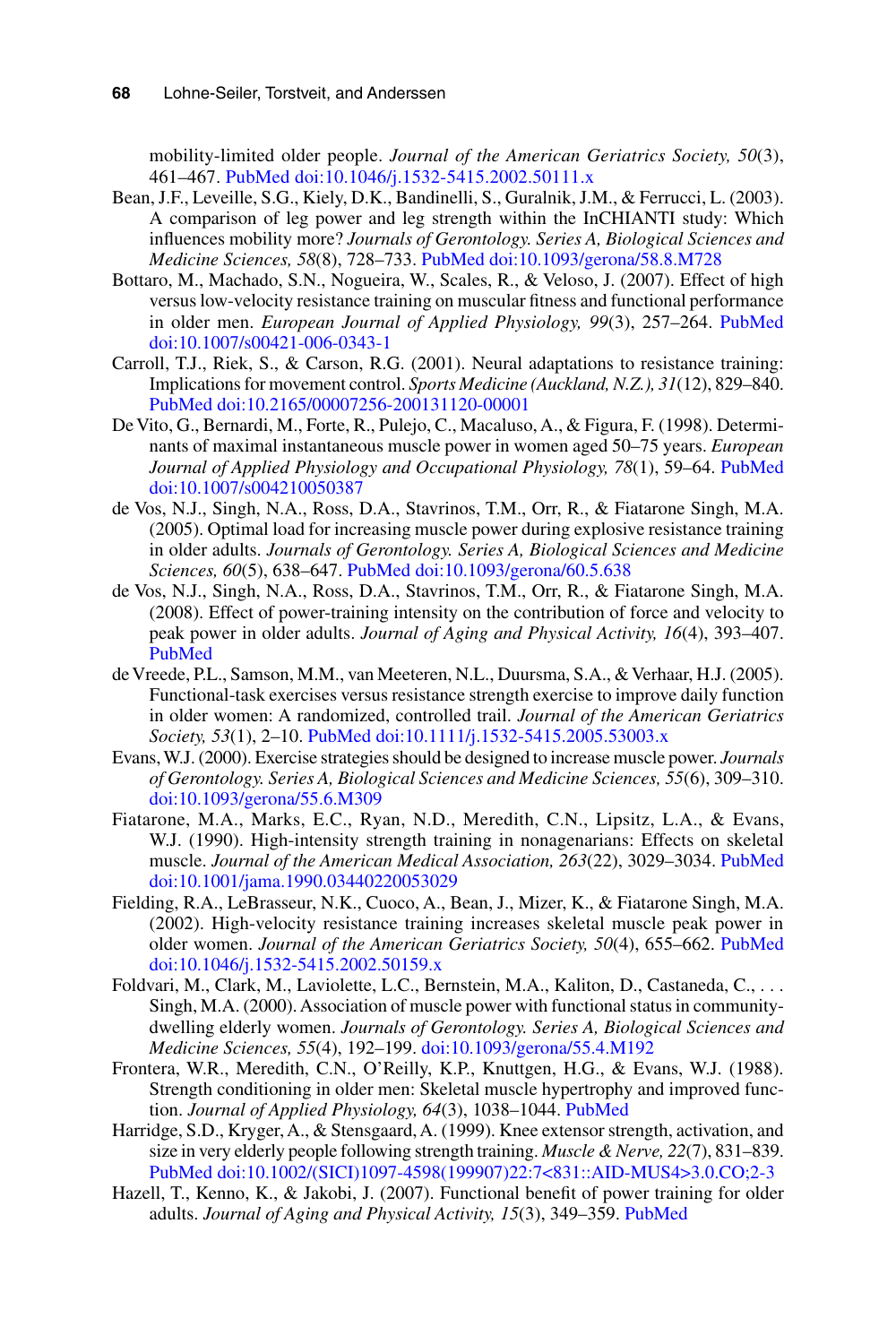- Helbostad, J.L., Sletvold, O., & Moe-Nilssen, R. (2004). Effects of home exercises and group training on functional abilities in home-dwelling older persons with mobility and balance problems. A randomized study. *Aging Clinical and Experimental Research, 16*(2), 113–121. [PubMed](http://www.ncbi.nlm.nih.gov/entrez/query.fcgi?cmd=Retrieve&db=PubMed&list_uids=15195985&dopt=Abstract)
- Henwood, T.R., Riek, S., & Taaffe, D.R. (2008). Strength versus muscle power-specific resistance training in community-dwelling older adults. *Journals of Gerontology. Series A, Biological Sciences and Medicine Sciences, 63*(1), 83–91. [PubMed](http://www.ncbi.nlm.nih.gov/entrez/query.fcgi?cmd=Retrieve&db=PubMed&list_uids=18245765&dopt=Abstract) [doi:10.1093/](http://dx.doi.org/10.1093/gerona/63.1.83) [gerona/63.1.83](http://dx.doi.org/10.1093/gerona/63.1.83)
- Henwood, T.R., & Taaffe, D.R. (2005). Improved physical performance in older adults undertaking a short-term programme of high-velocity resistance training. *Gerontology, 51*(2), 108–115. [PubMed](http://www.ncbi.nlm.nih.gov/entrez/query.fcgi?cmd=Retrieve&db=PubMed&list_uids=15711077&dopt=Abstract) [doi:10.1159/000082195](http://dx.doi.org/10.1159/000082195)
- Henwood, T.R., & Taaffe, D.R. (2006). Short-term resistance training and the older adult: The effect of varied programmes for the enhancement of muscle strength and functional performance. *Clinical Physiology and Functional Imaging, 26*(5), 305–313[. PubMed](http://www.ncbi.nlm.nih.gov/entrez/query.fcgi?cmd=Retrieve&db=PubMed&list_uids=16939509&dopt=Abstract) [doi:10.1111/j.1475-097X.2006.00695.x](http://dx.doi.org/10.1111/j.1475-097X.2006.00695.x)
- Izquierdo, M., Aguado, X., Gonzalez, R., Lopez, J.L., & Häkkinen, K. (1999). Maximal and explosive force production capacity and balance performance in men of different ages. *European Journal of Applied Physiology and Occupational Physiology, 79*(3), 260–267. [PubMed](http://www.ncbi.nlm.nih.gov/entrez/query.fcgi?cmd=Retrieve&db=PubMed&list_uids=10048631&dopt=Abstract) [doi:10.1007/s004210050504](http://dx.doi.org/10.1007/s004210050504)
- Janssen, I., Heymsfield, S.B., Wang, Z.M., & Ross, R. (2000). Skeletal muscle mass and distribution in 468 men and women aged 18–88 yr. *Journal of Applied Physiology, 89*(1), 81–88. [PubMed](http://www.ncbi.nlm.nih.gov/entrez/query.fcgi?cmd=Retrieve&db=PubMed&list_uids=10904038&dopt=Abstract)
- Jones, C.J., Rikli, R.E., & Beam, W.C. (1999). A 30-s chair-stand test as a measure of lower body strength in community-residing older adults. *Research Quarterly for Exercise and Sport, 70*(2), 113–119. [PubMed](http://www.ncbi.nlm.nih.gov/entrez/query.fcgi?cmd=Retrieve&db=PubMed&list_uids=10380242&dopt=Abstract)
- Jozsi, A.C., Campell, W.W., Joseph, L., Davey, S.L., & Evans, W.J. (1999). Changes in power with resistance training in older and younger men and women. *Journals of Gerontology. Series A, Biological Sciences and Medicine Sciences, 54*(11), 591–596. [doi:10.1093/gerona/54.11.M591](http://dx.doi.org/10.1093/gerona/54.11.M591)
- Lexell, J. (1993). Ageing and human muscle: Observations from Sweden. *Canadian Journal of Applied Physiology, 18*(1), 2–18[. PubMed](http://www.ncbi.nlm.nih.gov/entrez/query.fcgi?cmd=Retrieve&db=PubMed&list_uids=8471991&dopt=Abstract) [doi:10.1139/h93-002](http://dx.doi.org/10.1139/h93-002)
- Lexell, J. (1997). Evidence for nervous system degeneration with advancing age. *The Journal of Nutrition, 127*(5), 1011S–1013S[. PubMed](http://www.ncbi.nlm.nih.gov/entrez/query.fcgi?cmd=Retrieve&db=PubMed&list_uids=9164286&dopt=Abstract)
- Lexell, J., Taylor, C.C., & Sjöström, M. (1988). What is the cause of aging atrophy? Total number size and proportion of different fiber types studied in whole vastus lateralis muscle from 15- to 83-year-old men. *Journal of the Neurological Sciences, 84*(2-3), 275–294. [PubMed](http://www.ncbi.nlm.nih.gov/entrez/query.fcgi?cmd=Retrieve&db=PubMed&list_uids=3379447&dopt=Abstract) [doi:10.1016/0022-510X\(88\)90132-3](http://dx.doi.org/10.1016/0022-510X(88)90132-3)
- Lohne-Seiler, H., Anderssen, S.A., Blazevich, A., & Torstveit, M.K. (2012). Reliability and validity of chair-stand and box-lift tests in elderly subjects. Manuscript submitted for publication.
- Macaluso, A., Young, A., Gibb, K.S., Rowe, D.A., & De Vito, G. (2003). Cycling as a novel approach to resistance training increases muscle strength, power, and selected functional abilities in healthy older women. *Journal of Applied Physiology, 95*(6), 2544–2553. [PubMed](http://www.ncbi.nlm.nih.gov/entrez/query.fcgi?cmd=Retrieve&db=PubMed&list_uids=12937026&dopt=Abstract)
- Mayer, T.G., Barnes, D., Kishino, N.D., Nichols, G., Gatchel, R.J., Mayer, H., & Mooney, V. (1988). Progressive isoinertial lifting evaluation I. A standardized protocol and normative database. *Spine (Philadelphia, PA, 1976), 13*(9), 993–997. [PubMed](http://www.ncbi.nlm.nih.gov/entrez/query.fcgi?cmd=Retrieve&db=PubMed&list_uids=3206306&dopt=Abstract) [doi:10.1097/00007632-198809000-00005](http://dx.doi.org/10.1097/00007632-198809000-00005)
- Miszko, T.A., Cress, M.E., Slade, J.M., Covey, C.J., Agrawal, S.K., & Doerr, C.E. (2003). Effects of strength and power training on physical function in community-dwelling older adults. *Journals of Gerontology. Series A, Biological Sciences and Medicine Sciences, 58*(2), 171–175. [doi:10.1093/gerona/58.2.M171](http://dx.doi.org/10.1093/gerona/58.2.M171)